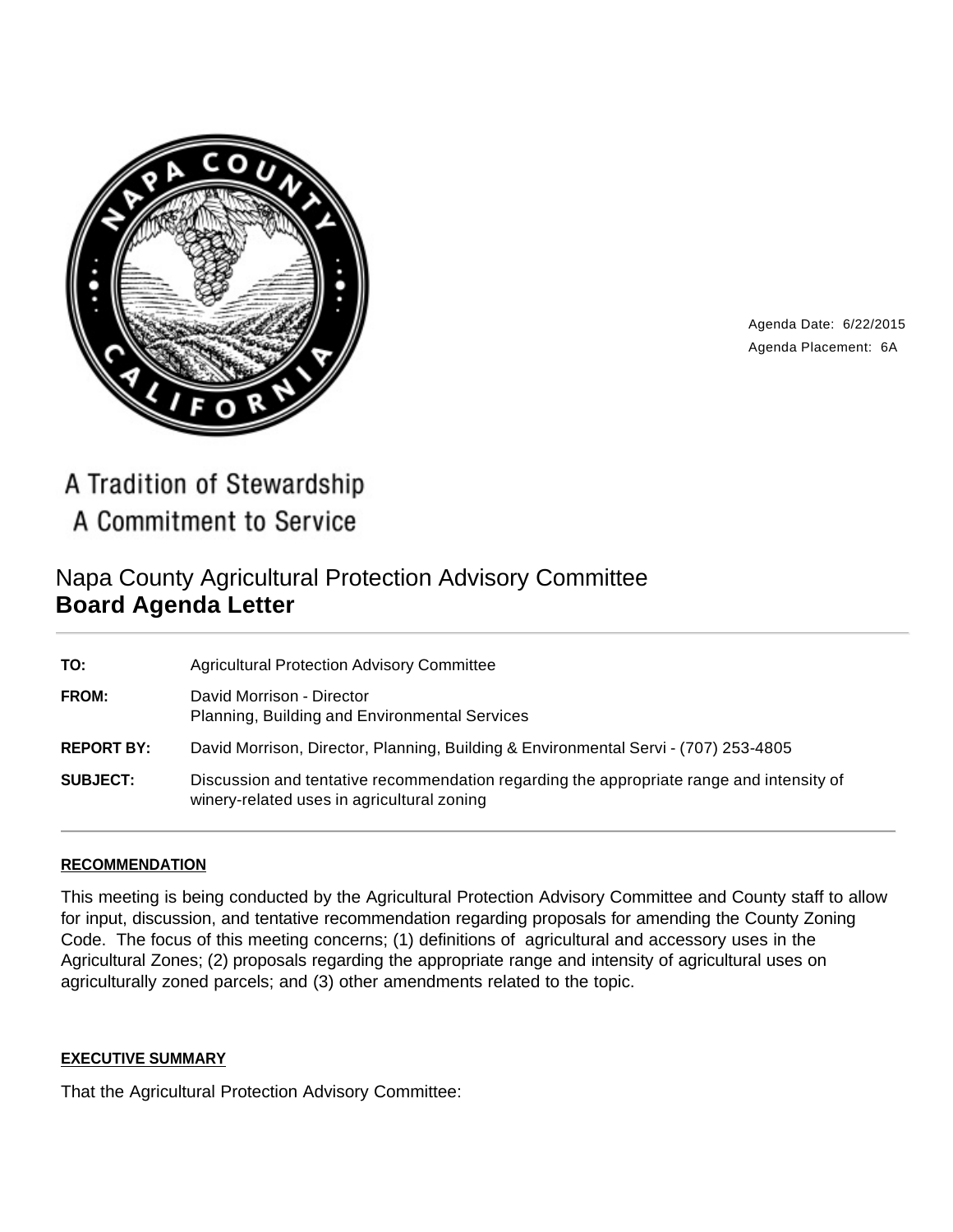- 1. Receive the staff presentation and ask any clarifying questions;
- 2. Accept public testimony; and

3. Discuss and take tentative action regarding a framework for regulating the operational and locational characteristics of new and/or expanding wineries.

#### **FISCAL IMPACT**

Is there a Fiscal Impact? No

#### **ENVIRONMENTAL IMPACT**

ENVIRONMENTAL DETERMINATION: The proposed action is not a project as defined by 14 California Code of Regulations 15378 (State CEQA Guidelines) and therefore CEQA is not applicable.

#### **BACKGROUND AND DISCUSSION**

# **BACKGROUND:**

At the meeting of June 8, the Committee Chair requested staff to prepare the following: (1) working definitions to clearly define and differentiate agricultural and accessory uses in the Agricultural Zones; (2) framework for reviewing the appropriate range and intensity of winery uses on agriculturally zoned parcels; and (3) improvements to the code enforcement program, specifically with regards to the potential for self-certification. Committee members and members of the public were also invited to submit their proposals on these issues. The Committee also requested a copy of the viewshed ordinance.

# **DEFINITION:**

Staff provides the following background for the Committee's information and consideration.

# **Napa County General Plan:**

The General Plan includes the following relevant policies:

#### Policy AG/LU-2:

"Agriculture" is defined as the raising of crops, trees, and livestock; the production and processing of agricultural products; and related marketing, sales and other accessory uses. Agriculture also includes farm management businesses and farm worker housing.

#### Action Item AG/LU-2.1:

Amend County Code to reflect the definition of "agriculture" as set forth within this plan, ensuring that wineries and other production facilities remain as conditional uses except as provided for in Policy AG/LU-16, and that marketing activities and other accessory uses remain incidental and subordinate to the main use.

Policy AG/LU-13: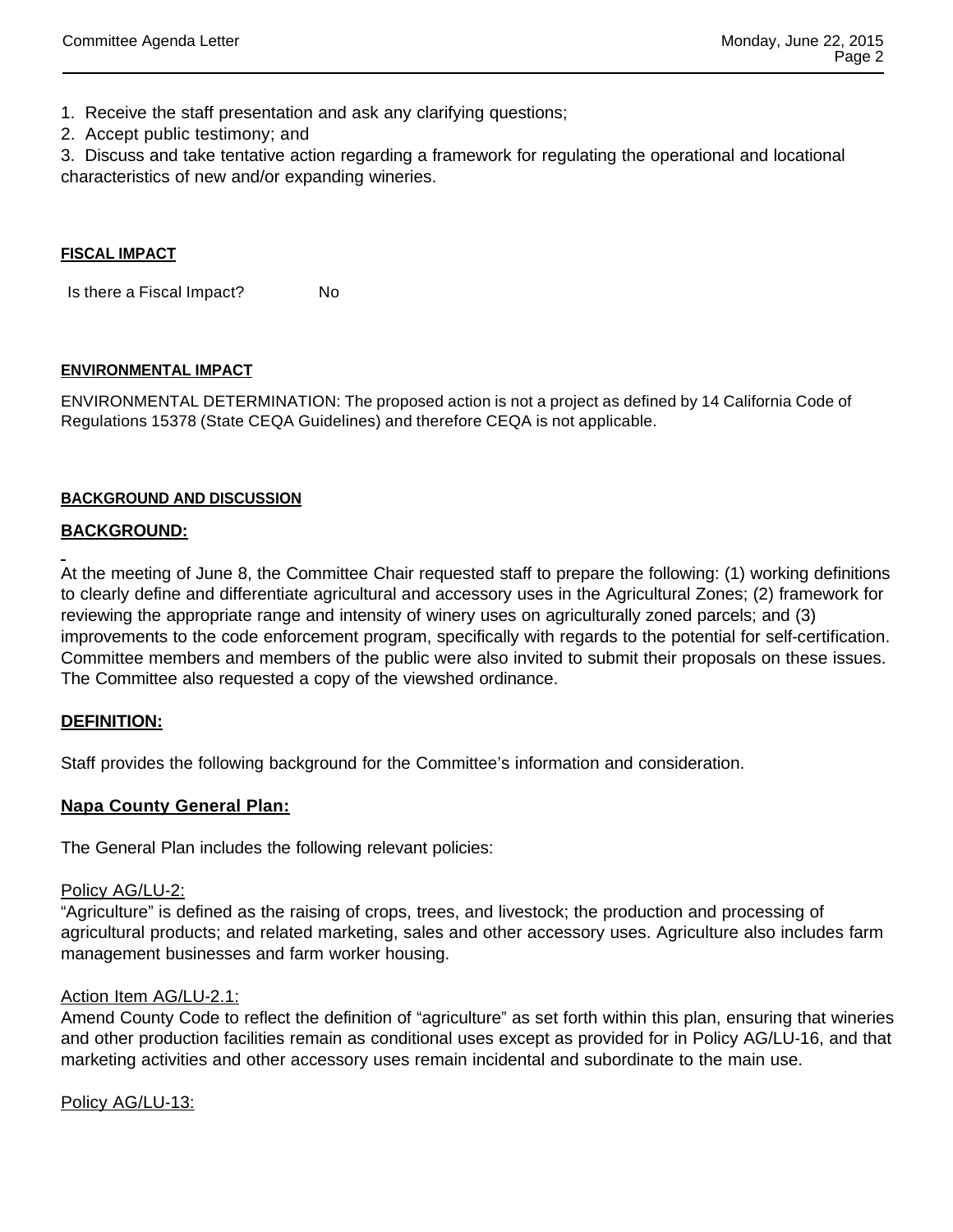The 1990 Winery Definition Ordinance recognized certain pre-existing wineries and winery uses as well as new wineries. For wineries approved after the effective date of that ordinance, agricultural processing includes tours and tastings by appointment only, retail sales of wine produced by or for the winery partially or totally from Napa County grapes, retail sale of wine-related items, activities for the education and development of consumers and members of the wine trade with respect to wine produced by or at the winery, and limited non-commercial food service. The later activity may include wine/food pairings. All tours and tastings, retail sales, marketing activities, and noncommercial food service must be accessory to the principal use of the facility as an agricultural processing facility. Nothing in this policy shall alter the definition of "agriculture" set forth in Policy AG/LU-2.

# Policy AG/LU-15:

The County affirms and shall protect the right of agricultural operators in designated agricultural areas to commence and continue their agricultural practices (a "right to farm"), even though established urban uses in the general area may foster complaints against those agricultural practices. The "right to farm" shall encompass the processing of agricultural products and other activities inherent in the definition of agriculture provided in Policy AG/LU-2, above. The existence of this "Right to Farm" policy shall be indicated on all parcel maps approved for locations in or adjacent to designated agricultural areas and shall be a required disclosure to buyers of property in Napa County.

# **Napa County Code:**

The County Code includes the following relevant ordinances:

#### Section 18.08.020 - Accessory use:

"Accessory use" means any use subordinate to the main use and customarily a part thereof. An accessory use must be clearly incidental, related and subordinate to the main use, reasonably compatible with the other principal uses in the zoning district and with the intent of the zoning district, and cannot change the character of the main use. Unless provided otherwise in this title, accessory uses may be conducted in the primary structure or in structures other than the primary structure. Where the zoning regulations applicable to a zoning district specifically identify the accessory uses which are permitted in conjunction with a primary use in that zoning district, no other accessory uses in conjunction with the primary use will be permitted in that zoning district. Structures constituting an accessory use that are related to a winery are further limited to the extent provided by Section 18.104.200.

#### Section 18.08.040 - Agriculture:

"Agriculture" means the raising of crops or livestock and includes the following:

- A. Growing and raising trees, vines, shrubs, berries, vegetables, nursery stock, hay, grain and similar food crops and fiber crops;
- B. Grazing of livestock and feeding incidental thereto;
- C. Animal husbandry, including, without limitation, the breeding and raising of cattle, sheep, horses, goats, pigs, rabbits and poultry and egg production, except as provided in subsection (F) of this section;
- D. Sale of agricultural products grown, raised or produced on the premises;
- E. Farm management uses meeting all of the standards in subsections (E)(1) through (E)(6) of this section. Farm management shall mean the operation, maintenance and storage of farm machinery, equipment, vehicles and supplies used exclusively for agricultural cultivation and harvesting where all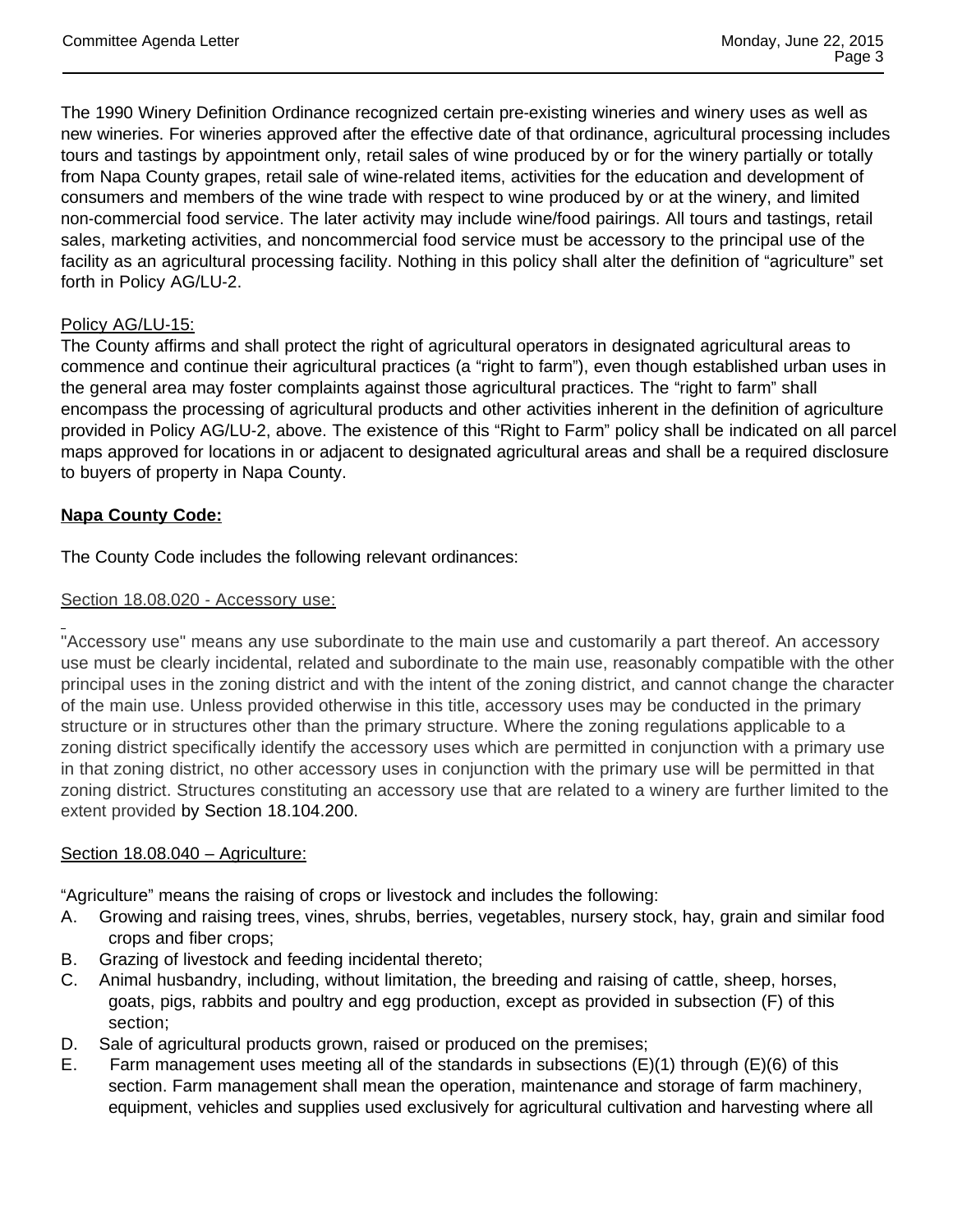machinery, equipment, vehicles and supplies are leased or owned and operated by the farm manager whether that manager is an owner, tenant, or agricultural contractor, and regardless of whether properties managed are contiguous or under similar ownership, provided that at least seventy-five percent of the managed acres are within Napa County. Farm management shall not include manufacturing for sale or retail sales of any kind and shall not include businesses devoted to equipment storage, rental or repair rather than farming. Farm management shall not include the operation, maintenance or storage of equipment used for construction of structures, even if those structures are in support of agriculture;

- 1. Offices used for farm management shall meet the definition of accessory uses in Section 18.08.020;
- 2. Farm management activities established or expanded after June 30, 2006, alone or in combination with any wineries subject to Section 18.104.220 shall not occupy more than fifteen acres or twenty-five percent of the parcel size, whichever is less;
- 3. No single farm management building or structure newly constructed or expanded after June 30, 2006 shall exceed five thousand gross square feet. Multiple smaller buildings are permitted as long as they conform to the lot coverage standard in subsection (E)(2) above;
- 4. Uncovered storage areas shall be screened from preexisting residences on adjacent parcels and from designated public roads defined in Chapter 18.106. Screening shall generally consist of evergreen landscape buffers;
- 5. Farm managers shall possess all applicable local, state and federal permits and licenses;
- 6. All exterior lighting, including landscape lighting, for farm management uses shall be shielded and directed downward, located as low to the ground as possible, and the minimum necessary for security, safety, or operations. Additionally, motion detection sensors must be incorporated to the greatest extent practical. No flood-lighting or sodium lighting of buildings is permitted, including architectural highlighting and spotting. Low-level lighting shall be utilized in parking areas as opposed to elevated high-intensity light standards. Prior to issuance of any building permit for construction, two copies of a separate detailed lighting plan shall accompany building plans showing the location and specifications for all lighting fixtures to be installed on the property shall be submitted for department review and approval.
- F. Agriculture shall not include the raising and keeping of more than twenty-five roosters per acre, up to a maximum of one hundred roosters per legal parcel, except as may be permitted pursuant to Chapter 6.18.

# Section 18.08.370 - Marketing of wine:

"Marketing of wine" means any activity of a winery which is conducted at the winery on a prearranged basis for the education and development of customers and potential customers with respect to wine which can be sold at the winery on a retail basis pursuant to Chapters 18.16 and 18.20. Marketing of wine may include cultural and social events directly related to the education and development of customers and potential customers provided such events are clearly incidental, related and subordinate to the primary use of the winery. Marketing of wine may include food service, including food and wine pairings, where all such food service is provided without charge except to the extent of cost recovery.

Business events are similar to cultural and social events, in that they will only be considered as "marketing of wine" if they are directly related to the education and development of customers and potential customers of the winery and are part of a marketing plan approved as part of the winery's use permit. Marketing plans in their totality must remain "clearly incidental, related and subordinate to the primary operation of the winery as a production facility" (subsection (G)(5) of Sections 18.16.030 and subsection (I)(5) of 18.20.030). To be considered directly related to the education and development of customers or potential customers of the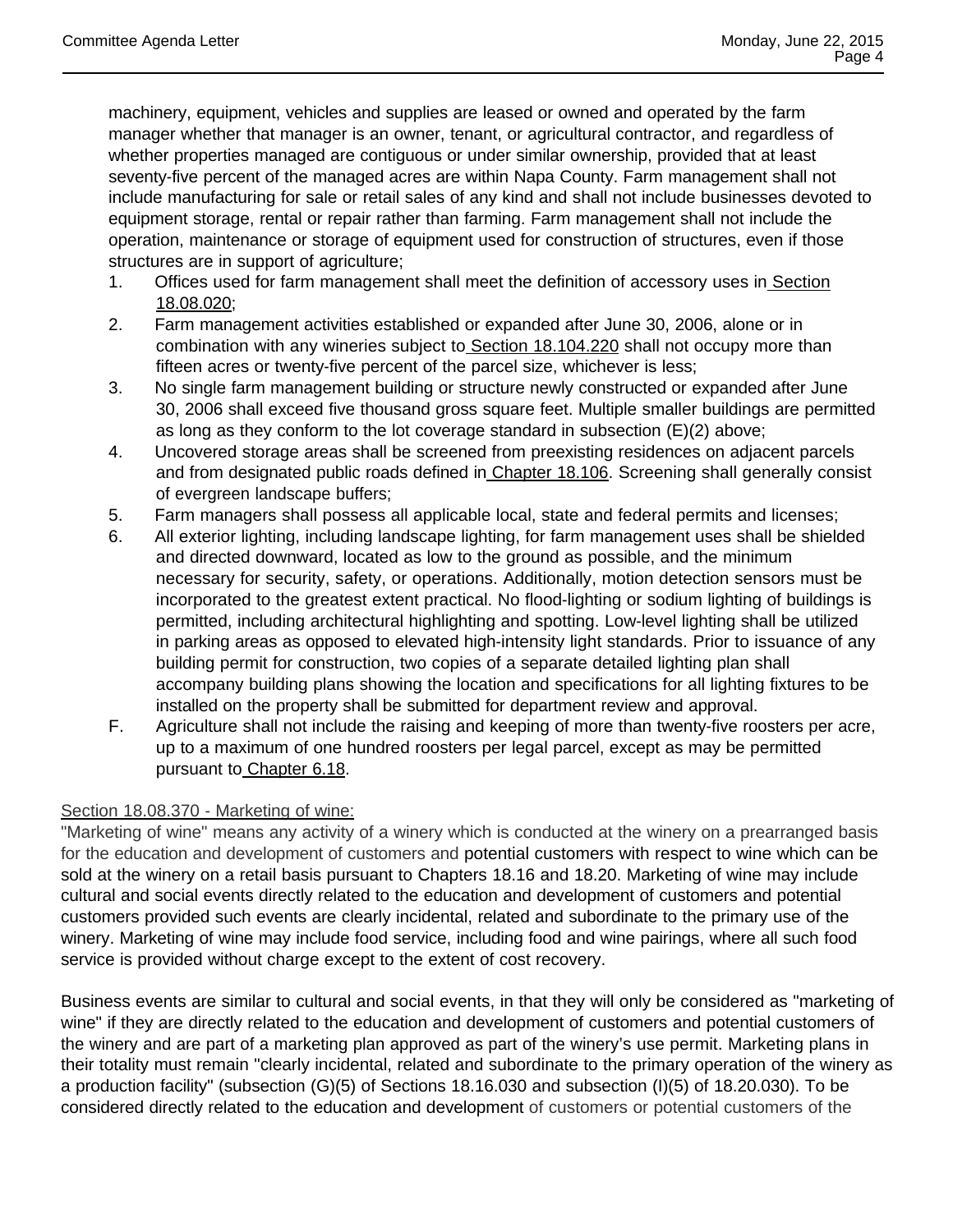winery, business events must be conducted at no charge except to the extent of recovery of variable costs, and any business content unrelated to wine must be limited. Careful consideration shall be given to the intent of the event, the proportion of the business event's non-wine-related content, and the intensity of the overall marketing plan.

## Section 18.08.620 - Tours and tastings:

"Tours and tastings" means tours of the winery and/or tastings of wine, where such tours and tastings are limited to persons who have made unsolicited prior appointments for tours or tastings. Tours and tastings may include food and wine pairings, where all such food service is provided without charge except to the extent of cost recovery and is incidental to the tasting of wine. Food service may not involve menu options and meal service such that the winery functions as a café or restaurant.

#### Section 18.08.640 – Winery:

"Winery" means an agricultural processing facility used for:

- A. The fermenting and processing of grape juice into wine; or
- B. The refermenting of still wine into sparkling wine.

## **Temporary Event Manual**

Temporary event(s) are defined as:

A festival, fair, show, showcase, house or garden design tour, concert, dance, rally, parade, demonstration of competition of creative athletic form to which the public is invited or admitted with or without the payment of an admission charge. They include but are not limited to, music, dance, theatre, speech, athletics, or any other visual, audio, or tactile arts or combination thereof, including incidental retail sales of the products of such activities, as long as such sales are not advertised off-site.

# **Interpretative Guidance for 2010 County Code Amendment:**

Cultural and social events that are unrelated to (customer) education and development are explicitly not permitted, while cultural and social events that are directly related to (customer) education and development have always been allowed. Business events are similar to cultural and social events, in that they are only permitted as part of "marketing of wine" if they are directly related to the education and development of customers and potential customers of the winery and are part of an approved marketing plan that in its totality is "clearly incidental, related and subordinate to the primary operation of the winery as a production facility."

To ensure that the intensity of winery activities is appropriately scaled, the County considers the remoteness of the location and the amount of wine to be produced at a facility when reviewing use permit proposals, and endeavors to ensure a direct relationship between access constraints and on-site marketing and visitation programs.

# **Consolidated Definition**

Based on the above adopted policies, ordinances, and guidance, staff suggests the following working definition for agricultural, and accessory uses: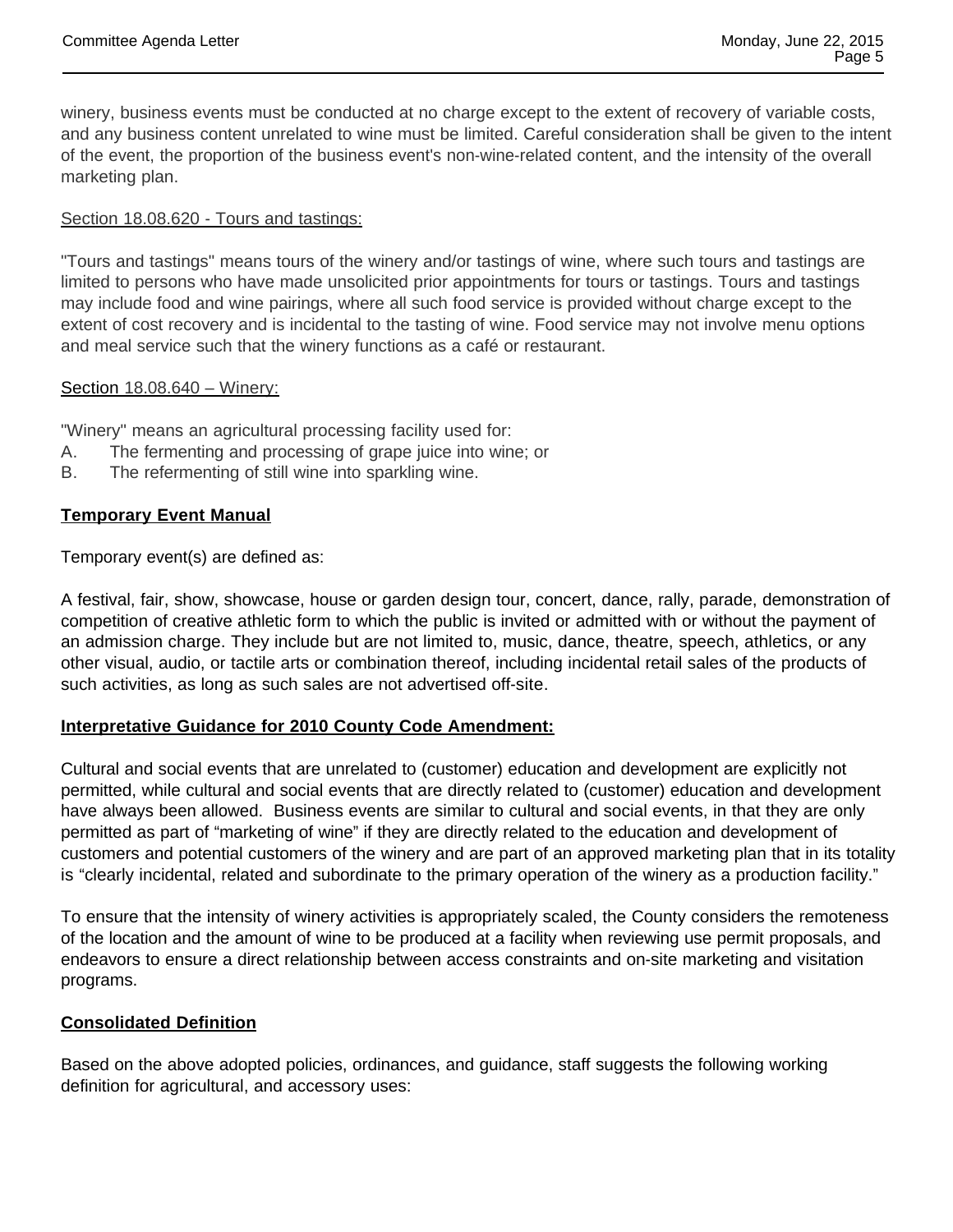Agriculture is the raising of crops, trees, and livestock; the production and processing of agricultural products; farm management activities; farm worker housing and related accessory uses.

Agricultural processing includes crushing; wastewater disposal; aging, processing, bottling, storage, and shipping of bulk wine; office and laboratories; retail sales of wine; marketing activities for the education and development of consumers and members of the wine trade regarding wine produced by the winery, and limited non-commercial food service.

Accessory uses must be related, subordinate and incidental to the main use. They must also be reasonably compatible with and cannot change the character of the primary agricultural uses.

Uses accessory to agriculture include dwellings and guest cottages; small care homes; minor communications facilities; kennels and veterinary offices; non-commercial energy systems; limited recreational uses; campgrounds and related lodging; sanitary landfills; levee repair and maintenance; and agricultural processing facilities (other than wineries).

Uses accessory to a winery include tours and tastings; retail sale of wine-related items; display of art or items of historical, ecological, or viticultural significance; child care centers; and temporary events.

# **PROPOSALS**

As previously provided, staff has included both Options C and F from the May 26, 2015 meeting of the APAC, for reference by the Committee.

# **Option C:**

Establish a small winery use permit for new facilities located on parcels of 10 to 40 acres.

#### Sub-options:

- 1. Limit tasting visitation to an absolute maximum of 10 visitors per week;
- 2. Prohibit marketing events and/or food events of any kind;
- 3. Require that a percentage of grapes used at the winery are grown on the property or on other property under the same ownership:
	- a. Require at least 75% estate grapes; or
	- b. Require 100% estate grapes;
- 4. Prohibit the use of off-site water for growing grapes or making wine;
- 5. Prohibit any net reduction in vineyard acreage;
- 6. Limit production to 15,000 gallons (allow production to be increased by 1,500 gallons for each additional acre over 10 in the parcel where the winery is located);
- 7. Limit all non-permeable development (including agricultural outbuildings, paved areas, and residences) to 40% of the entire parcel area. The remaining 60% must be retained as agriculture and/or open space.
- 8. Amend the County Code to define "small wineries," a "small quantity of wine," "small marketing events," and "mostly grown on site;"
- 9. Require a full use permit when small wineries are located in proximity to urban areas;
- 10. Require that at least 50% of the parcel must be planted in vineyards; and/or
- 11. Prohibit any future changes to these restrictions for any reason.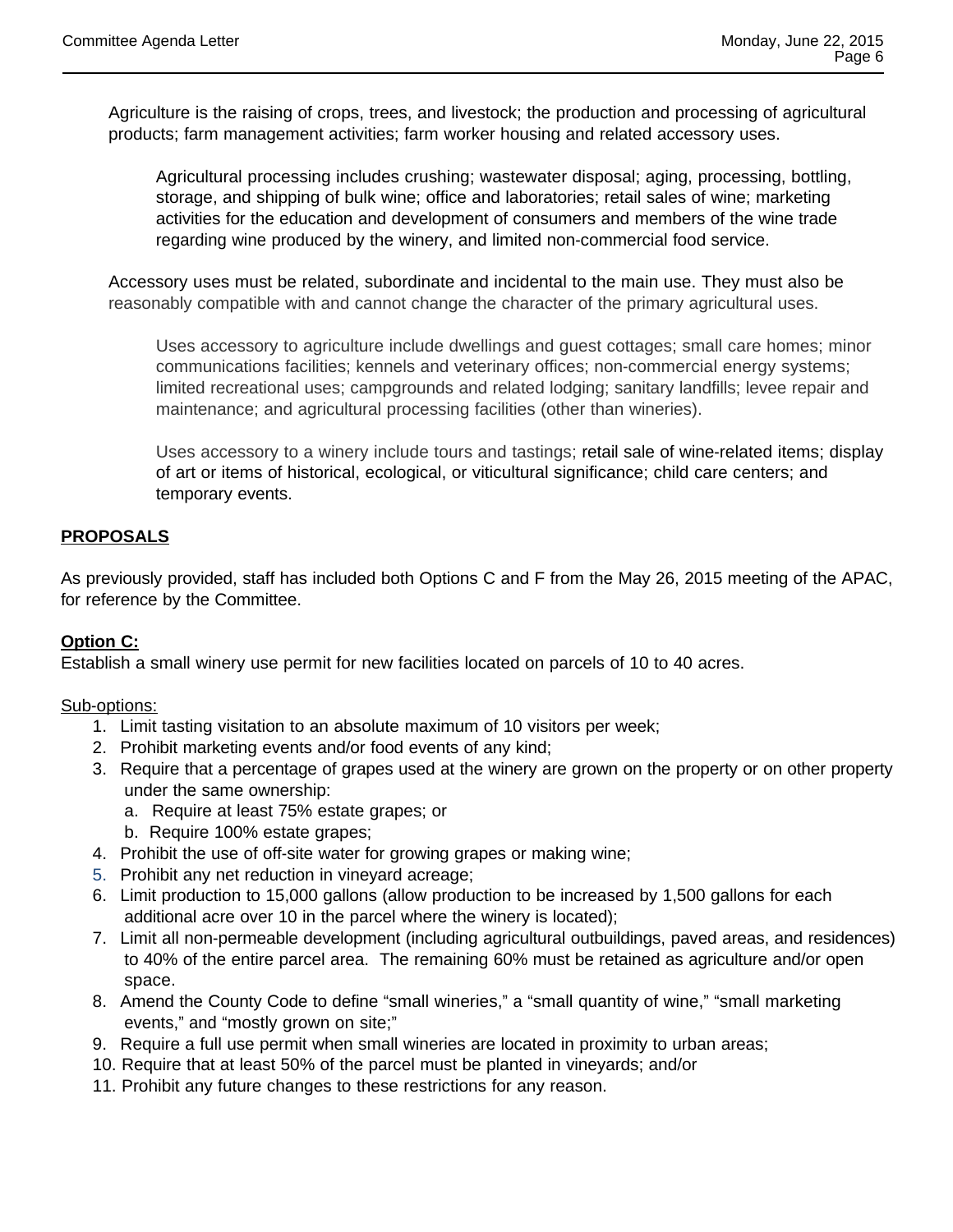# **Option F:**

Proposals that do not directly address minimum parcel size, estate grapes, or vineyard loss.

Sub-options:

- 1. Establish a one-year moratorium on new or amended winery applications.
- 2. Prohibit new wineries within Municipal Watersheds.
- 3. Prohibit new custom crush facilities within the AW zone.
- 4. Establish a fee as part of the use permit to pay for a code enforcement position, dedicated to monitoring and enforcing winery use permit requirements.
- 5. Create a formula to restrict the permitted number of visitors based on the amount of winery production.
- 6. Establish a fee as part of the new or amended use permit to support the County workforce proximity housing fund.
- 7. Require all wineries to comply with existing County regulations.
- 8. Limit the total number of annual use permits for new and/or amended winery use permits:
	- a. Allocate annual permits by parcel size and/or production capacity, encouraging a variety of operations;
	- b. Tie any increase to the number of permits to the increase in grape supply;
	- c. Establish a cap and trade program whereby holders of unutilized permitted capacity may sell their rights to other wineries, upon County approval;
- 9. All new and amended winery use permits shall be subject to the following:
	- a. Require that the winery parcel have sufficient water source(s) on site for all production and winery activities (no trucking of water to augment the needs of winery production or activities shall be permitted). If water becomes insufficient for the permitted production capacity, the winery's permitted capacity shall be reduced to an appropriate level;
	- b. Require that all sewage/processed waste disposal systems be contained entirely within the winery parcel (no "hold and haul" system shall be permitted or expanded);
	- c. Require that grape source(s) be identified and proven to Napa County before any application is deemed to be complete;
	- d. Require wineries to annually report grape source, wine production and visitation counts to Napa County in order to verify compliance;
	- e. Limit maximum coverage of new wineries to 5% of the existing parcel or 5 acres, whichever is less;
	- f. Limit maximum permitted production for new wineries based on the acreage of existing and proposed vineyards;
	- g. Limit actual production based on the number of current and yielding acres of vineyard;
	- i. Limit visitation based on the number of actual gallons produced. Visitation levels should also be based on road access and impacts to adjoining properties;
	- j. Limit marketing events to wineries on at least 20 acres, taking road access and impacts on adjoining properties into account;
	- k. Limit marketing events to 0.1 visitors per gallon of actual production;
	- l. Restrict marketing events in the AW Zone to daylight hours only;
- 10. Instead of minimum parcel size, estate grapes, or net vineyard loss, adopt performance metrics based on impacts to traffic and public services;
- 11. Prepare a list of problems and issues that need to be resolved before recommending any new regulations;
- 12. Amend the County Code to define agriculture as including wineries and other production facilities as conditional uses, except as provided for in Policy AG/LU-16, and that marketing activities and other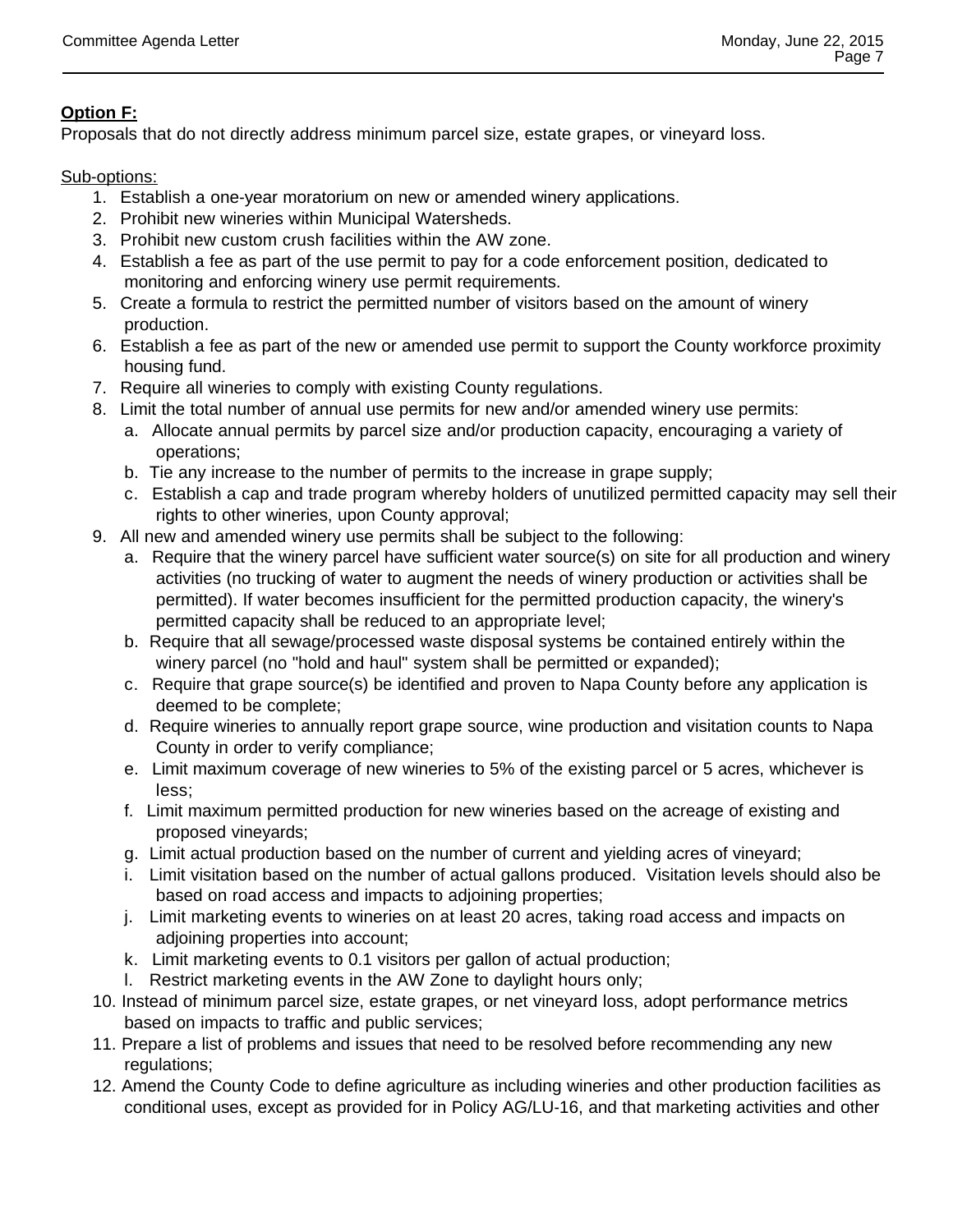accessory uses are incidental and subordinate to the main use.

The following are summaries of the proposals that have been provided by the public, committee members, and staff since the June 8, 2015 meeting. These are just summaries and readers are encouraged to view the attachments to see the full text of each proposal.

#### **Proposal O – Rudy Von Strasser:**

1. Retain the current variance rules without any revision.

## **Proposal P – Dan Mufson:**

- 1. Add a violation fee to use permits and use permit modifications that correct code violations. This would be similar to the building permit violation fee that is charged when a person applies for a permit for work that commenced without a building
- 2. Increase the winery audit from 20 to 35, which would allow for all wineries to be evaluated within 12 years (instead of 23), while keeping staff time for the audit to 50 percent of a full-time position.
	- a. As an alternative, the full audit could be kept at 20, but all wineries could submit production and visitation data to PBES annually. It may also be possible to create a web portal that would allow winery owners to log in and submit their compliance data online.
	- b. A second option would be to expand the scope of the Audit. At present, the audit is limited to looking at production, grape sourcing, visitation, and retail sales. The Audit could include a review of the winery's conditions of approval to ensure that all relevant requirements are being met.
	- c. A third option would be to require that wineries found to be in violation remain in the audit until compliance is received, and be subject to appropriate penalties or fines.
- 3. Establish a mandatory compliance program with the following components:
	- a. It will apply to all existing and new wineries.
	- b. The data will be submitted online to create a database.
	- b. An annual sworn affidavit by the Owner/President must be submitted certifying their use permit compliance.
	- c. Formal audits will be performed by County personnel trained for this purpose, or third-party audit firms.
	- d. The program is to be funded by fees based on visitation (tasting, events) and/or permitted wine production. The funding goal is to support annual audits of 33% of the wineries.
	- e. There will be a schedule of mandatory penalties for non-compliance based on the factor in question: In addition to monetary fines, the penalties will mandate a return to the operations outlined in the original Conditions of Approval, and thereafter, a three-year waiting period, with clean audits, to apply for any use permit modifications for production or visitation increases.
	- f. The components of the audit will include: production, grape sourcing, visitation, retail sales, the approved marketing plan, events, temporary events, food costs for food and wine pairing events, water usage and waste water volumes and handling. The Audit could include a review of the winery's Conditions of Approval.

# **Proposal Q – Christina Benz:**

1. Include a visitation allowance within Winery Use Permits, but not an allowance for marketing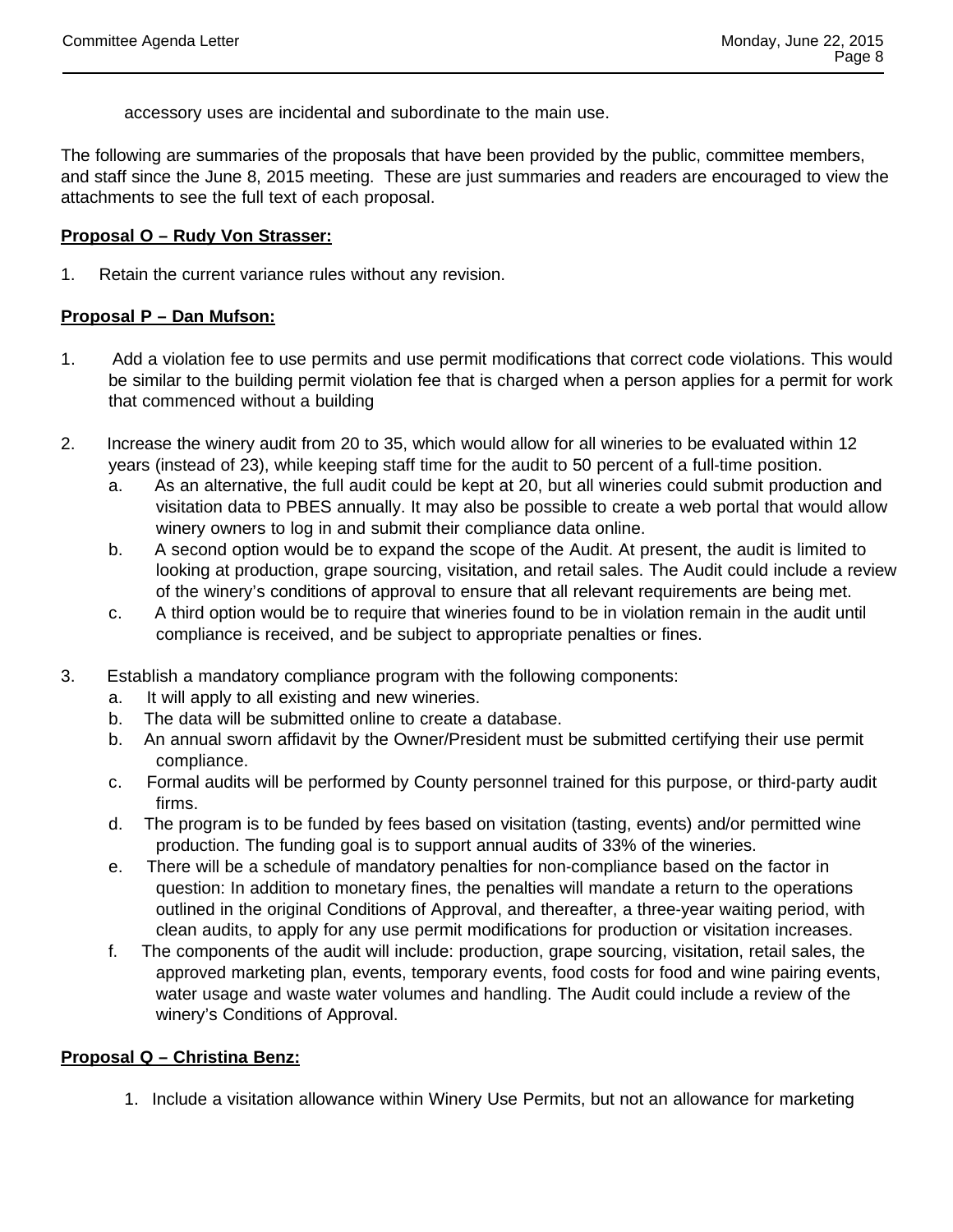events for greater than 50 people. All winery marketing events of more than 50 people would be required to obtain a Temporary Use Permit. In addition, require that the application process notify neighbors within 2500 feet of the event.

2. When findings can be made, limit setback variances to a 15% reduction of the required setback.

# **Proposal R – Charlie Hossom:**

1. Maintain the current WDO including the 10 acre minimum parcel size. Consider sensible improvements to the ordinance that would make land use restrictions more consistent with larger parcels or other County policies.

- 2. Strengthen or improve use of traffic studies to assess the off-parcel impacts of a proposed project. I believe using emergency response time as a metric will permit the County to assess areas where proposed growth will have significant impacts or where smart growth can occur.
- 3. Require wineries to self-report their water use, wastewater generated, gallons of wine produced, and visitation records. I suggest that as wineries are already required to report most of this information to various governmental agencies, that reporting dates and periods be coordinated with the other required reporting periods to facilitate compliance. I believe that metrics could be developed that would allow the County to assess how water-wise a proposed project will be. Perhaps gallons of water used per gallon of wine produced. A similar standard could be used for wastewater. No hold and haul projects should be permitted for any commercial purpose. It is simply unsustainable.
- 4. Limit temporary use permits within the AP and AW zones to those that support the agricultural use of the land. They should only be granted to wineries that are in full compliance with their Use Permit guidelines. The granting of temporary use permits must be looked at both individually and collectively. They should only be granted at a level that the County infrastructure can sustainably support.
- 5. Variances to County code should be the exception and not the norm. Variances that improve public safety, facilitate traffic flow, or are otherwise beneficial, should be granted. Variances to County code that ignores the original intent such as setbacks should not be granted approval.

#### **Proposal S – Ginna Beharry:**

1. Use the definition of Marketing of Wine in the WDO as a guideline for approval of all Temporary Events that take place at wineries or vineyards in AP or AW zones. It would apply to all Temporary Events held at wineries whether or not the event requires a license (not all temporary events require a license). Limit the number of Temporary Events allowed annually per facility. The temporary event or the granting of a temporary event license to a winery shall consider the size of the winery, winery location and proximity to neighbors such that the use with or without license may be limited in numbers of guests, hours of use and number of times such use or license may be employed over time. The existing Temporary Event categories  $1 - 4$ currently allow multiple events per year. These multiple uses per year may be inappropriate if applied to such events at wineries. Cumulative effects of temporary event licenses shall also be considered such that multiple events are not overlapping on the same night in the same area or that neighbors are not subject to special events on successive days/weekends by a number of different wineries.

2. Include notification requirements for all events that have 100 or more attendees, are held after normal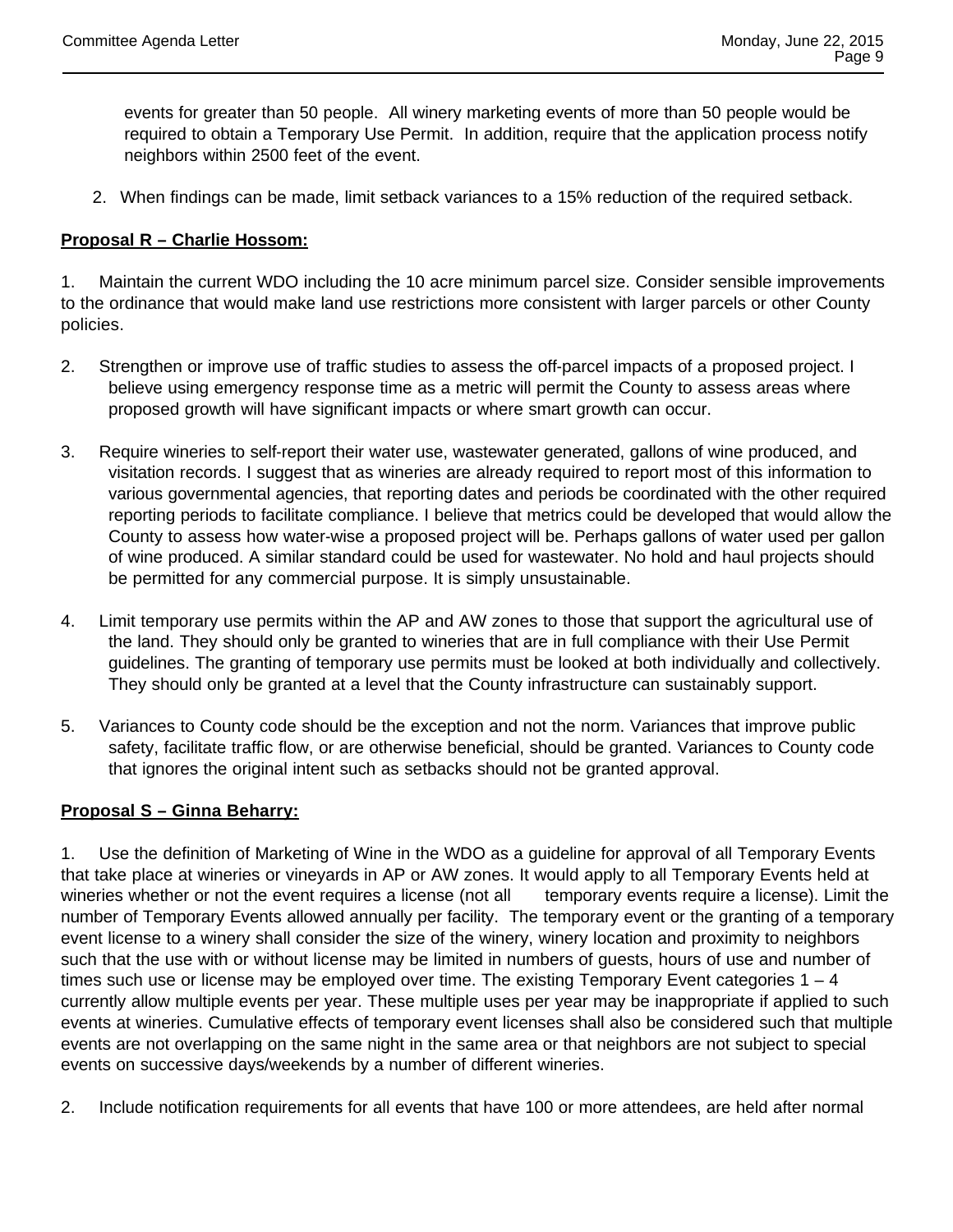business hours and are held outdoors with amplified music or lighting. Require notification of all neighbors within 1/2 mile.

3. Only grant variances when all of the required Findings are strictly met. Variances, road exceptions and conservation regulation exceptions are appropriate planning tools but should not be used to make a winery 'fit' on a parcel.

# **Proposal T – Shari Gardner:**

- 1. Limit the extent of variances to 20%.
- 2. Prohibit any net loss of vineyard for winery development
- 3. Limit the number of winery permits issued annually in the Ag Preserve and Ag Watershed, and consider a cap on the total number of winery permits issued in these areas.

# **Proposal U – Bill Hocker:**

- 1: Rescind the 2010 WDO modifications in their entirety.
- 2: Change the language of the "Marketing of Wine" definition in the 1990 WDO to eliminate the ambiguous and all-encompassing phrase, "or members of a particular group for which the activity is being conducted on a pre-arranged basis."
- 3: Empower County staff with the means to adequately detect and enforce non-compliance of use-permits at wineries.

# **Proposal V – Debra Dommen:**

- 1. Implement General Plan Policy CON-27, Action Item CON NR-1 to amend the Conservation Regulations to include incentives such as a streamlined review process for new vineyard development and for projects that incorporate environmentally sustainable practices that avoid or mitigate environmental impacts. Projects may be approved with a ministerial permit if they meet all of the following requirements:
	- a. Projects of less than 15 acres or less 20 acres if there is a net reduction of sedimentation by 50%;
	- b. No slopes of more than 30 percent;
	- c. No increase in peak flow discharge of surface water downstream;
	- d. No lowering of groundwater levels, location in MST, or reduction in summer base flow to either the aquifer or downstream receiving waters;
	- e. No new appropriative surface water diversion, or water transfer between sub-basins;
	- f. No increase in soil loss;
	- g. No increase in downstream sedimentation or water pollution;
	- h. Exceed stream setbacks, restore disturbed/denuded areas;
	- i. No conversion or loss of sensitive natural communities, no development of core USFWS areas, no fill in wetlands, preserve 60% of the tree canopy and 40% of the shrub and herbaceous cover, avoid disturbance of bat roosts, avoid disturbance of special status bird nests, and limited wildlife fencing;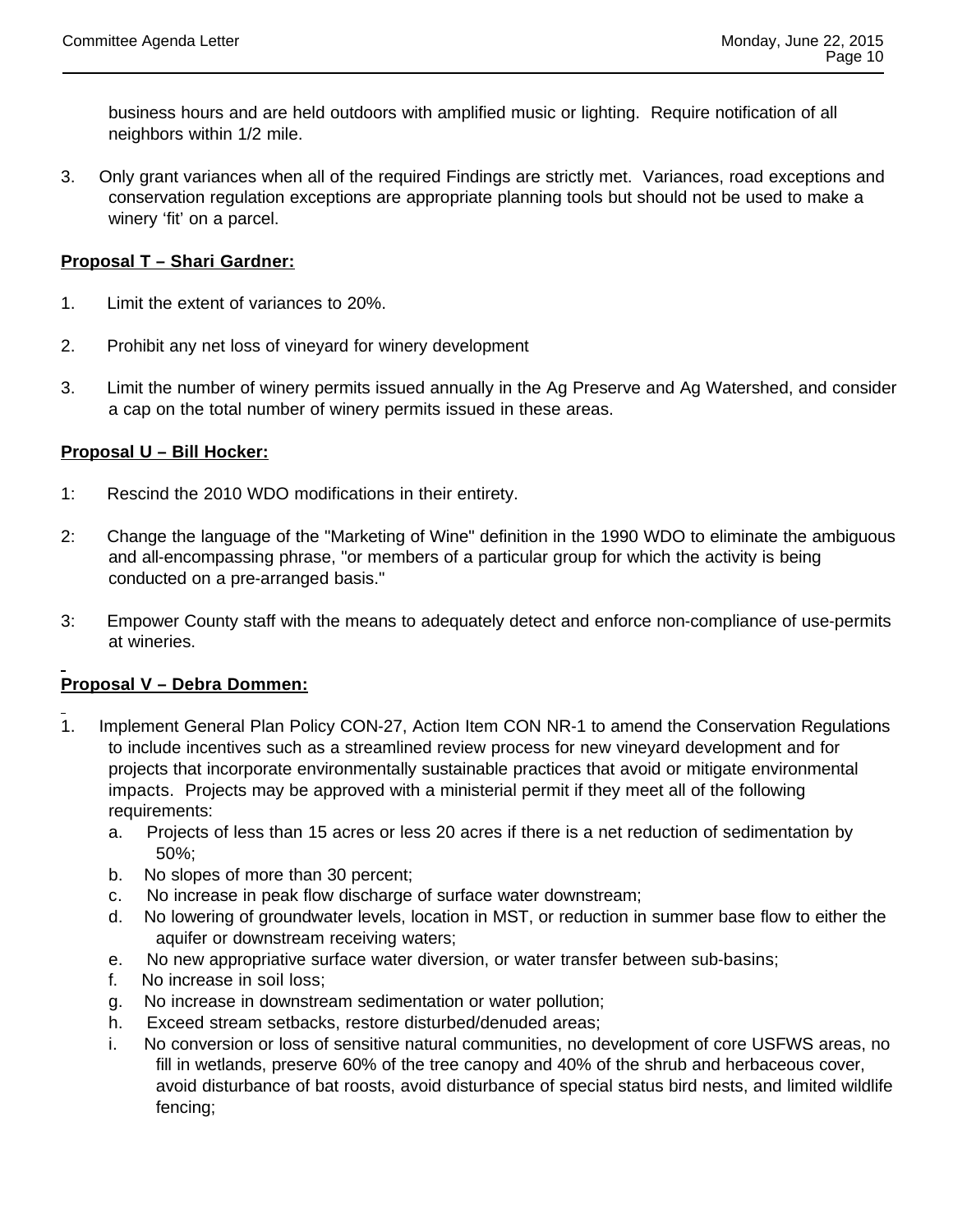- j. No disturbance of significant cultural resources;
- k. All staging and grading conducted between April 1 and September 1, best management practices installed by September 30;
- l. Field monitoring during and after construction, groundwater monitoring;
- m. Limited to one project per parcel, excepting work approved prior to 2007; and
- n. Cannot be located in Mineral Resource Area, cannot include visitor-serving uses.

# **Proposal W – Self Certification:**

Establish a self-certification process to ensure that each winery is actively aware of the terms of its Use Permit and to raise awareness and align members of the winery management team regarding compliance of each condition. Most inadvertent non-compliance will be quickly eliminated by such a program and the awareness of marketing and sales personnel to WDO requirements would dramatically reduce the pressure for non-compliant events and initiatives.

The filings would be confidential. The self-certification would be made by the principal officer of the entity owning or leasing the winery facility. The officer would attest to its accuracy and completeness. If subsequently shown to be inaccurate or complete, penalties will be at the discretion of the Planning Director.

The self-certification process would include:

- Sharing of TTB reports regarding production and grape sourcing;
- A calculation showing compliance with the total production maximum;
- A calculation showing compliance with 75% rule;
- Visitor counting methodology and totals;
- Summary of major marketing events and attendance;
- Description of retail merchandise on sale;
- Description of any site rental activity; and
- Description of food preparation facilities and assurance of compliance with Environmental Health standards for food preparation and public water supply.

If not in compliance with some component of the Use Permit, a three-year program, including interim milestones to achieve compliance, would be required, subject to approval by Planning Director (or Zoning Administrator). Penalties would be imposed only if a winery failed to complete an approved compliance plan.

In lieu of the existing random winery audit program, filings would be subject to discretionary review by the Planning Director for up to 2 percent of the total filings annually (similar to the IRS selection for audit standards). Reduces total workload to 8-10 per year and targets most likely issues.

# **Proposal X – Winery Use Permit Framework:**

In order to provide a catalyst for discussion, staff has attempted to integrate and consolidate many of the issues and suggestions that have been offered both at APAC and that are being considered by the Planning Commission. This is an effort to develop a broad consensus position that can be used as a starting point for general consideration, not as an attempt to drive the discussion.

This proposal is by no means exhaustive or all-inclusive. There are many different perspectives on which issues should be included, which have the highest priorities, and what should be done about each of them. Staff is not offering this as being set in stone. If the Committee finds this exercise valuable, they are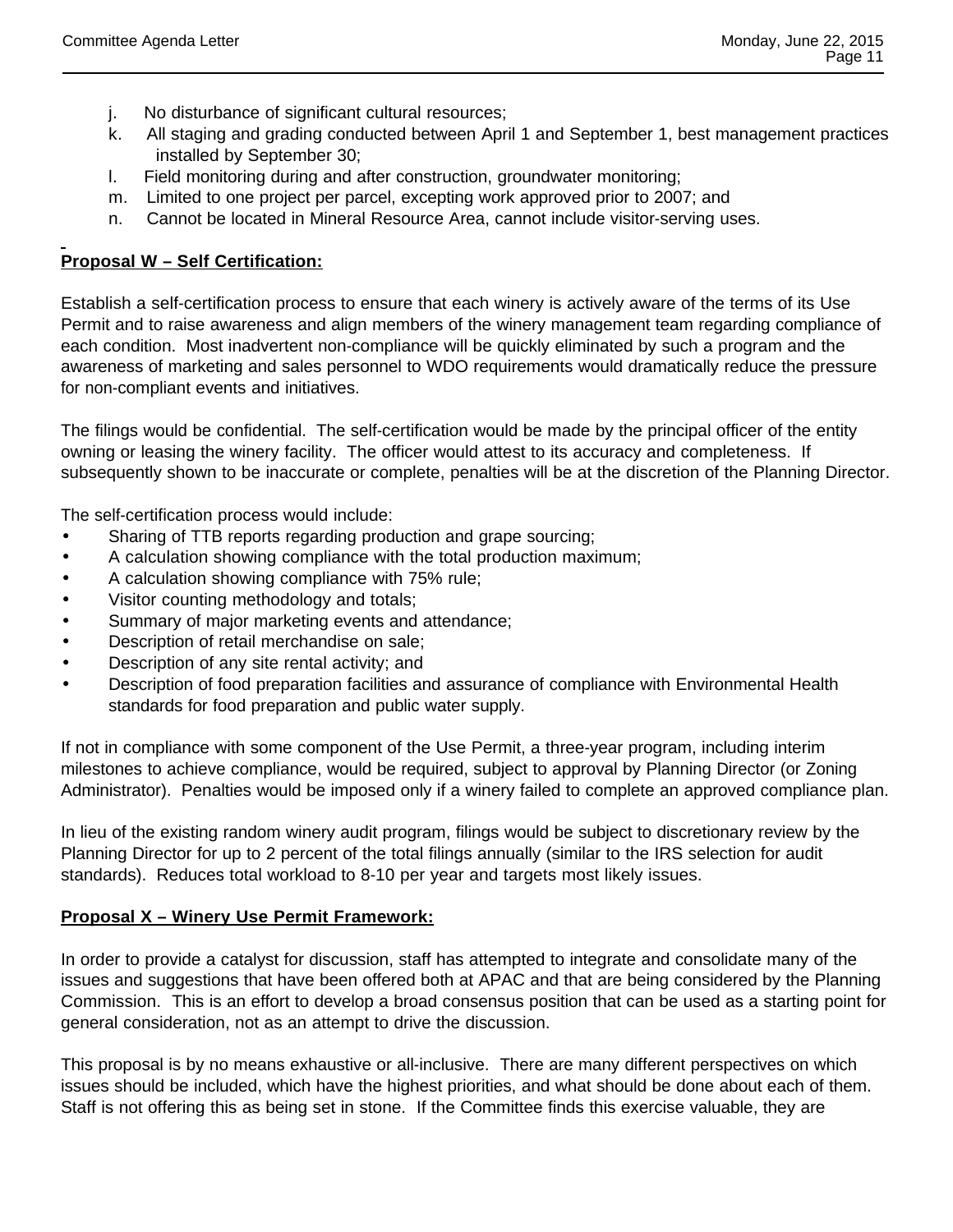encouraged to add to it, delete from it, and modify it as they feel appropriate.

|                                                                                                                     | <b>AP</b>                                                                                              |                                                                                                        |                                                                                                        | AW                                                                                                     |                                                                                                        |                                                                                                        |
|---------------------------------------------------------------------------------------------------------------------|--------------------------------------------------------------------------------------------------------|--------------------------------------------------------------------------------------------------------|--------------------------------------------------------------------------------------------------------|--------------------------------------------------------------------------------------------------------|--------------------------------------------------------------------------------------------------------|--------------------------------------------------------------------------------------------------------|
|                                                                                                                     | $10 - 20$<br>Acres                                                                                     | 20-40 Acres                                                                                            | 40+ Acres                                                                                              | $20 - 40$<br>Acres                                                                                     | 40-80 Acres                                                                                            | 80+ Acres                                                                                              |
| Review<br>Authority<br>Production                                                                                   | Zoning<br>Administrator<br>20,000                                                                      | Planning<br>Commission<br>50,000                                                                       | Planning<br>Commission<br>Per Use                                                                      | Zoning<br>Administrator<br>20,000                                                                      | Planning<br>Commission<br>40,000                                                                       | Planning<br>Commission<br>Per Use                                                                      |
| Capacity                                                                                                            | gallons                                                                                                | gallons                                                                                                | Permit                                                                                                 | gallons                                                                                                | gallons                                                                                                | Permit                                                                                                 |
| <b>Estate Grape</b><br>Requirement<br>Maximum<br>Area of<br>Winery<br>Development<br>Maximum<br>Hospitality<br>Area | 15% of total<br>production                                                                             | 15% of total<br>production                                                                             | Per Use<br>Permit                                                                                      | 10% of total<br>production                                                                             | 10% of total<br>production                                                                             | Per Use<br>Permit                                                                                      |
|                                                                                                                     | 25% of total<br>parcel                                                                                 | 20% of total<br>parcel                                                                                 | 15% of total<br>parcel                                                                                 | 20% of total<br>parcel                                                                                 | 15% of total<br>parcel                                                                                 | 10% of total<br>parcel                                                                                 |
|                                                                                                                     | 30% of<br>Winery<br>Development<br>Area,<br>including<br>outdoor<br>visitation,<br>and Type 3<br>caves | 40% of<br>Winery<br>Development<br>Area,<br>including<br>outdoor<br>visitation,<br>and Type 3<br>caves | 40% of<br>Winery<br>Development<br>Area,<br>including<br>outdoor<br>visitation,<br>and Type 3<br>caves | 30% of<br>Winery<br>Development<br>Area,<br>including<br>outdoor<br>visitation,<br>and Type 3<br>caves | 40% of<br>Winery<br>Development<br>Area,<br>including<br>outdoor<br>visitation,<br>and Type 3<br>caves | 40% of<br>Winery<br>Development<br>Area,<br>including<br>outdoor<br>visitation,<br>and Type 3<br>caves |
| Tasting<br>Room<br><b>Visitors</b>                                                                                  | 100/week                                                                                               | 150/week                                                                                               | Per Use<br>Permit                                                                                      | 50/week                                                                                                | 75/week                                                                                                | Per Use<br>Permit                                                                                      |
| <b>Food Service</b>                                                                                                 | No food prep<br>or kitchen                                                                             | Food<br>preparation<br>area, no<br>kitchen                                                             | Per Use<br>Permit                                                                                      | No food prep<br>or kitchen                                                                             | Food<br>preparation<br>area, no<br>kitchen                                                             | Per Use<br>Permit                                                                                      |
| Marketing<br>Event<br><b>Visitors</b>                                                                               | 250/year                                                                                               | 550/year                                                                                               | Per Use<br>Permit                                                                                      | 200/year                                                                                               | 400/year                                                                                               | Per Use<br>Permit                                                                                      |
| Hours of<br>Operation                                                                                               | Tasting: 7:00<br>pm<br>Events: 9:00<br>pm                                                              | Tasting: 7:00<br>pm<br>Events: 9:00<br>pm                                                              | Per Use<br>Permit                                                                                      | Tasting: 6:00<br>pm<br>Events: 9:00<br>pm                                                              | Tasting: 6:00<br>pm<br>Events: 9:00<br>pm                                                              | Per Use<br>Permit                                                                                      |
| Variances                                                                                                           | No more<br>than 25% for<br>public road<br>setbacks                                                     | No more<br>than 15% for<br>public road<br>setbacks                                                     | Maximum<br>0%                                                                                          | No more<br>than 25% for<br>public road<br>setbacks                                                     | No more<br>than 15% for<br>public road<br>setbacks                                                     | Maximum<br>0%                                                                                          |
| Temporary<br>Events                                                                                                 | Per Use<br>Permit                                                                                      | Per Use<br>Permit                                                                                      | Per Use<br>Permit                                                                                      | Per Use<br>Permit                                                                                      | Per Use<br>Permit                                                                                      | Per Use<br>Permit                                                                                      |
| Retail<br>Products                                                                                                  | No retail                                                                                              | Wine-related<br>products                                                                               | Wine-related<br>products                                                                               | No retail                                                                                              | Wine-related<br>products                                                                               | Wine-related<br>products                                                                               |
| Hold and<br>Haul                                                                                                    | Limit 3 years                                                                                          | Limit 2 years                                                                                          | Limit 1 year                                                                                           | Limit 3 years                                                                                          | Limit 2 years                                                                                          | Limit 1 year                                                                                           |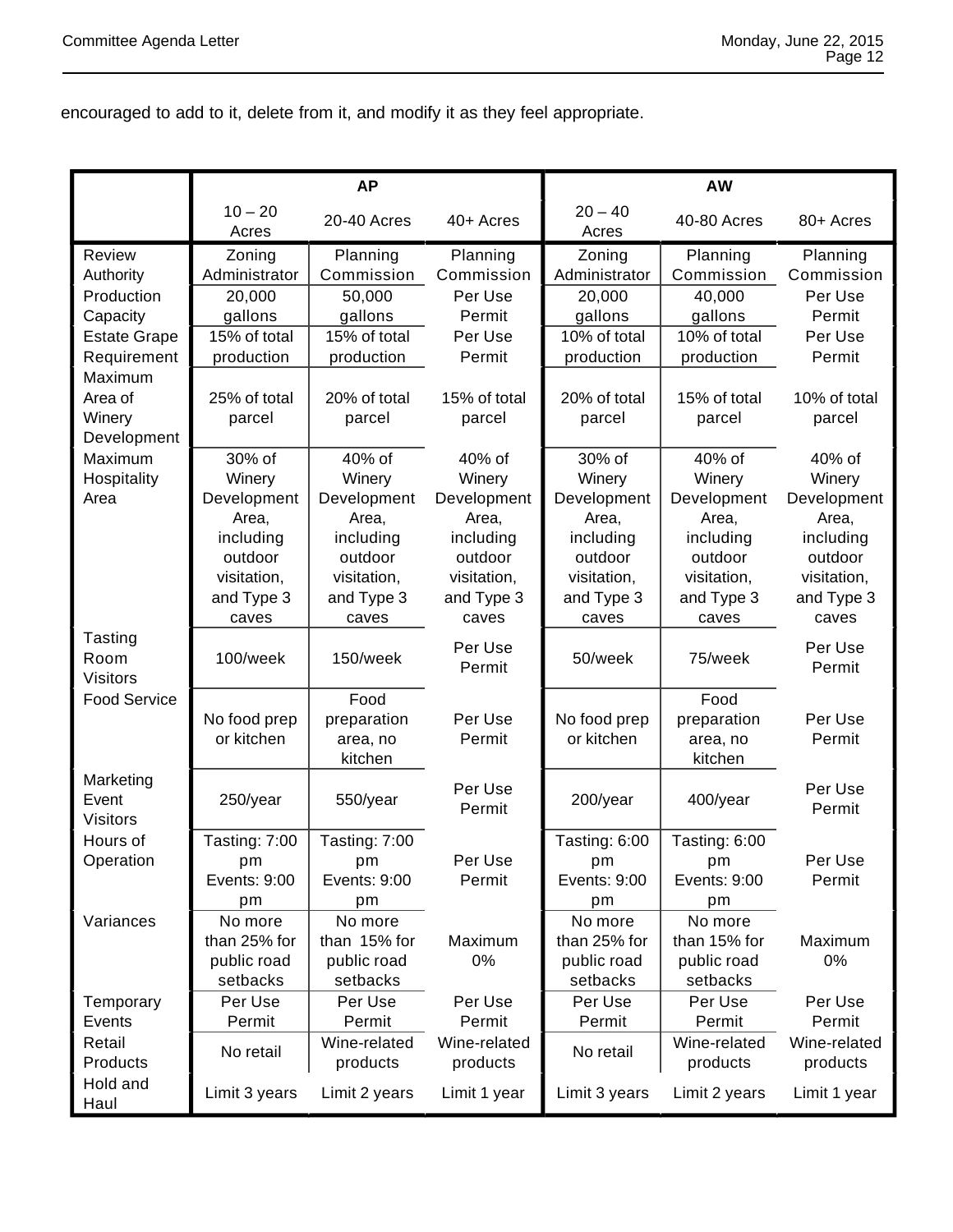# **VIEWSHED PROTECTION PROGRAM**

# Chapter 18.106 - VIEWSHED PROTECTION PROGRAM

## 18.106.010 - Purpose.

The purpose and intent of these regulations is to protect the public health, safety, and community welfare and to otherwise protect the scenic quality of the county both for visitors to the county as well as for its residents by ensuring that future improvements are compatible with existing land forms, particularly county ridgelines and that views of the county's many unique geologic features and the existing landscape fabric of the county's hillside areas are protected and preserved. These regulations are consistent with the goals and policies of the Napa County general plan, particularly as specified in the land use, open space and conservation, circulation and the scenic highways elements. Furthermore, it is intended that these regulations accomplish the following:

- A. Provide hillside development standards to minimize the impact of man-made structures and grading on views of existing landforms, unique geologic features, existing landscape features and open space as seen from designated public roads within the county;
- B. Protect and preserve views of major and minor ridgelines from designated public roads;
- C. Create a development review process that maximizes administrative, staff level approval of projects which meet administrative standards, while also providing a vehicle for review by the zoning administrator or planning commission of those projects that do not meet the administrative standards;
- D. Minimize cut and fill, earthmoving, grading operations and other such man-made effects on the natural terrain to ensure that finished slopes are compatible with existing land character; and
- E. Promote architecture and designs that are compatible with hillside terrain and minimize visual impacts.

#### 18.106.020 - Definitions.

Unless otherwise specified, the terms indicated below shall have the following meaning:

"Accessory structures" shall mean structures that are subordinate and supplementary to the predominate use of the parcel, be it agricultural, residential, or a combination thereof.

"Agricultural structure" shall mean a structure supportive and/or ancillary to an authorized on-site agricultural use as defined by Section 18.08.040 of the code.

"Benches" or "shelves" shall mean flat areas which could be used as a building site which are otherwise surrounded by slopes of fifteen percent or greater.

"Building height" shall be as defined in the currently adopted edition of the California Building Code used by the county.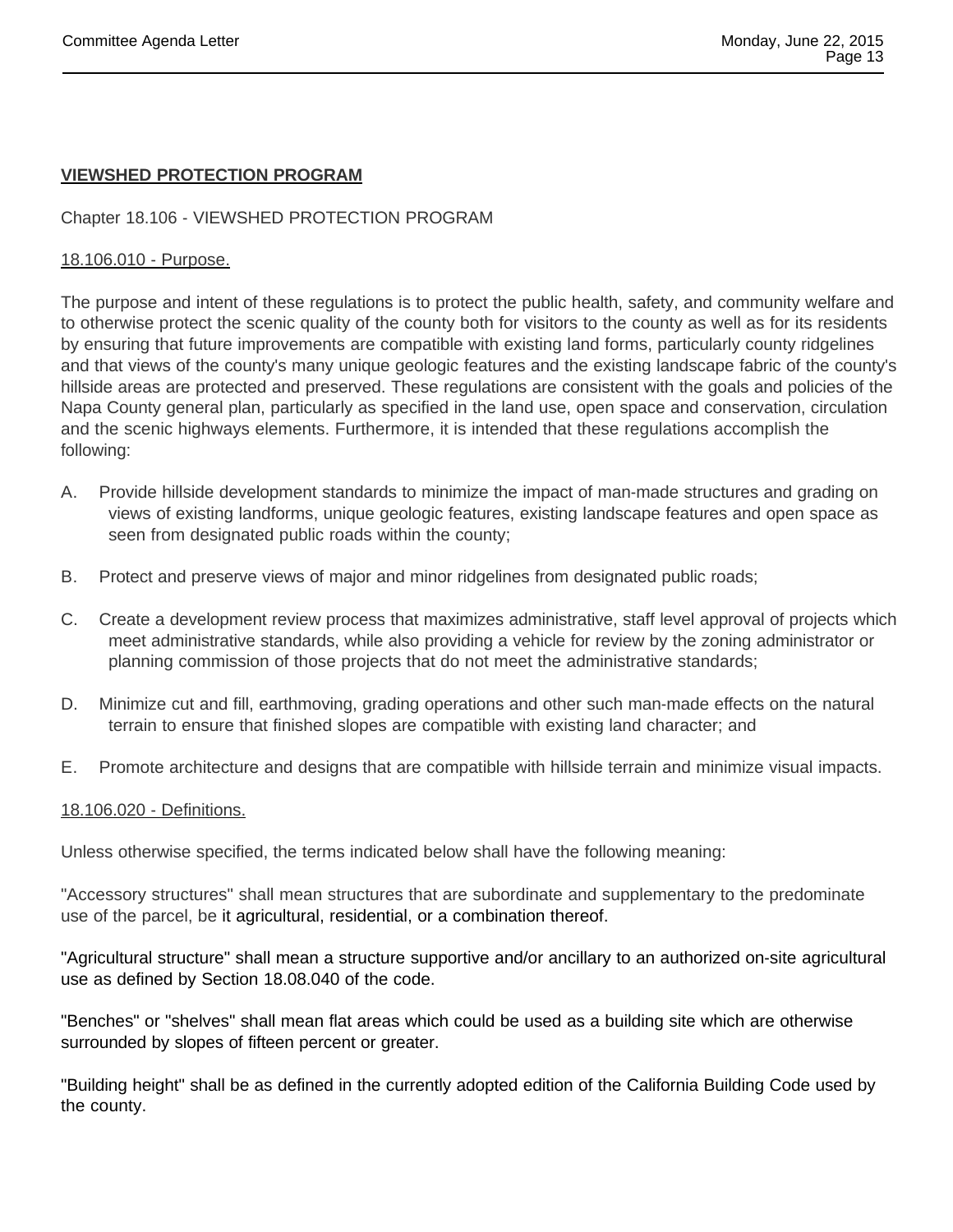"Code" means the Napa County Code.

"Commission" shall mean the Napa County planning commission.

"Defensible space" shall be interpreted pursuant to the requirements of Chapter 3 of Part 2 of Division 4 of the Public Resources Code (commencing with Section 4290).

"Department" shall mean the Napa County planning, building and environmental services department.

"Design Manual" shall mean the manual entitled "Viewshed Protection Manual" on file with the department. The Design Manual shall contain graphic examples of major and minor ridgelines, projects which do and do not meet the criteria contained in this chapter, and landscape plan provisions.

"Designated public roads" shall mean scenic highways as identified in Figures 75 and 76 of the scenic highways element of the Napa County general plan, and such other county roads as may be designated by resolution of the board of supervisors.

"Director" shall mean the director of the planning, building and environmental services department and/or the director's designee.

"Floor area" shall be defined to be the area encompassed by the outside surface of the structure foundation.

"Grading" shall be as defined in Section 18.108.030 of the code. Grading includes earthmoving activity as defined in Section 18.108.030 of the code.

"Major ridgeline" shall mean a ridgeline, which is prominently visible from a substantial land area within the county. Major ridgelines are characterized by the lack of a topographical backdrop where the sky is visible beyond the ridge.

"Minor ridgeline" shall mean a ridgeline which is not prominently visible to a large area of the county. Minor ridgelines are typically lower in height, when compared to the surrounding terrain and may be visible only to a limited area, or have a backdrop of a nearby higher topographical feature.

"Predominant portion" shall mean the principal or main part of the structure including architectural features likely to be silhouetted against the sky.

"Ridgeline" shall mean a visually prominent, relatively narrow strip or crest of land, which includes the highest points of elevation within a watershed, that separates one drainage basin from another.

"Slope" shall be determined in the same manner as defined in Section 18.108.030 of the code.

"Structures" shall mean that which is built or constructed, an edifice or building of any kind, or any piece of work artificially built up or comprised of parts joined together in some definite manner. Structure includes, but is not limited to, primary and accessory buildings, single-family residences and improvements, additions, reconstruction and remodeling to said structures.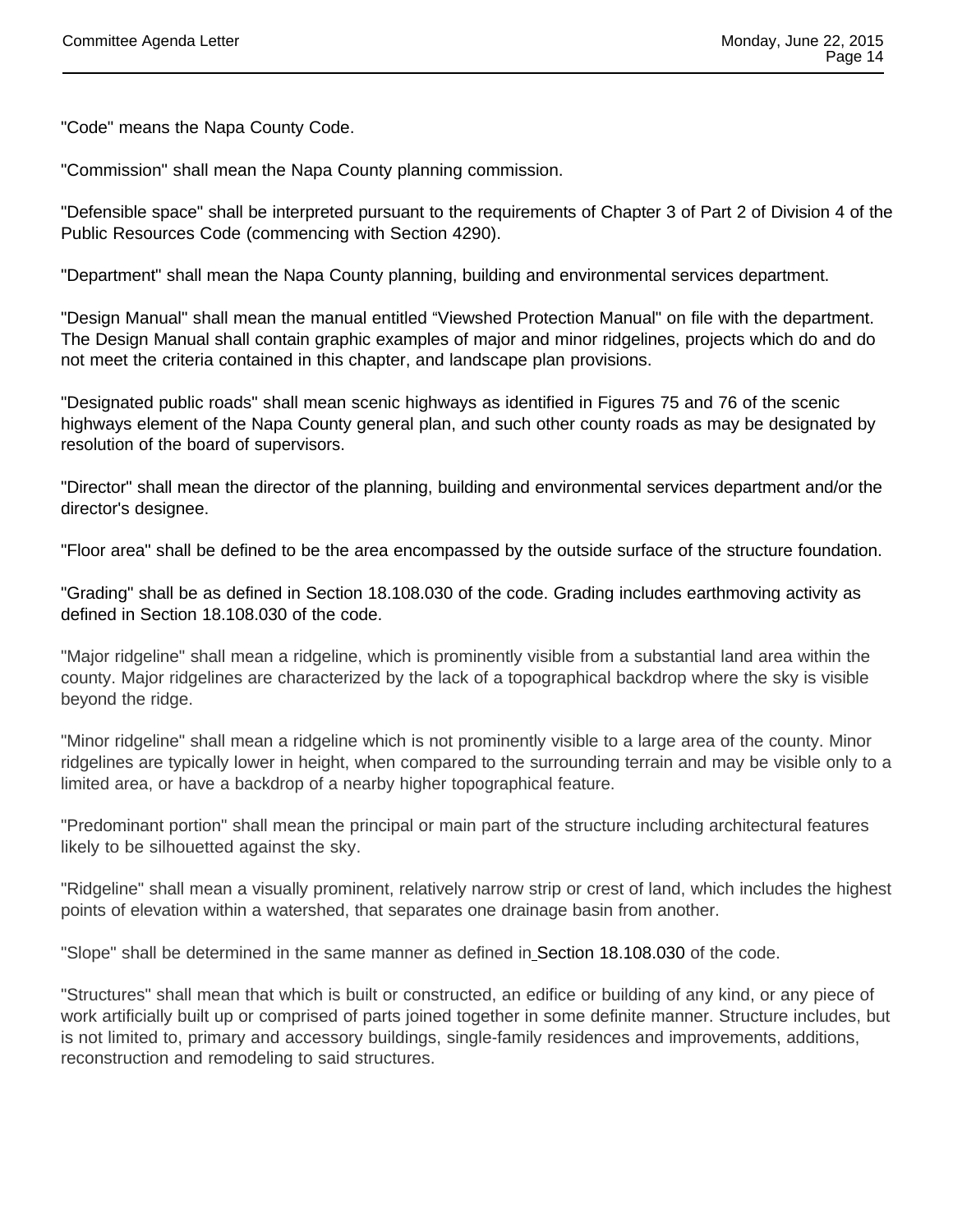"Substantial views" shall mean views of a structure wherein fifty-one percent or more of the area facing the designated road(s) can be seen.

#### 18.106.030 - General provisions.

- A. Applicability—New and Expanded Structures. No building permit, erosion control plan for structural development, grading or other administrative permit shall be issued by any county staff, agency or department for any new structure or improvement to an existing structure if the structure is located on a slope of fifteen percent or more as defined in Section 18.106.020 or if the structure is located on any minor or major ridgeline as defined in Section 18.106.020 except as specifically provided for herein. The ordinance codified in this section shall apply to all new structures located on slopes of fifteen percent or more or located on a minor or major ridgeline. In the event of a conflict among the regulations in this chapter and those elsewhere in this code, the regulations in this chapter shall prevail. The provisions of this chapter shall also apply to projects undertaken by public agencies and special districts except for the maintenance of existing county public roads within existing rights-ofway.
- B. Applicability—Grading or Earthmoving Activities. No permit or administrative or discretionary approval shall be issued to authorize any grading or earthmoving activity, including grading or earthmoving necessary to create or improve an existing or new driveway, road or other access, or benches or shelves, if such earthmoving or grading would occur on slopes of fifteen percent or more until the applicant has complied with the applicable provisions of this chapter. Agricultural roads within planted areas subject to erosion control plans under Chapter 18.108 of the code shall not be subject to this requirement.
- C. Relationship to the Review of Tentative Parcel Maps, Final Maps, and Subdivision Maps. All future building sites identified on either a tentative parcel map, final map, or subdivision map shall be reviewed and conditions of approval established to ensure conformity with the purpose and intent of this chapter.
- D. Relationship to Previously Approved Use Permits and Small Lot Subdivisions. All structures described in a use permit approved prior to the effective date of Ordinance Number 1189 shall not be subject to the requirements of this chapter. Parcels in small lot subdivisions (defined as groups of at least five parcels of less than two acres each for the purposes of this section) established prior to the effective date of Ordinance Number 1268 shall not be subject to the requirements of this chapter.
- E. Relationship to Previously Accepted or Approved Building Permits. All residential structures or accessory structures for which a building permit was approved prior to the effective date of Ordinance Number 1189, or for which a building permit application had been accepted and deemed complete for departmental review by the county prior to December 1, 2001, shall not be subject to the requirements of this chapter. Such structures and the accompanying permits may be modified prior to the final occupancy inspection if the predominant portion of the proposed modifications to the structure is screened from view from a designated public road by natural vegetation, landscaping, architectural design, and colortone that is in accordance with the Design Manual and provisions of this chapter.
- F. Relationship to Use Permit Applications. Applications requiring the issuance of a use permit or use permit modification, as required by the code, will be reviewed for their adherence to the requirements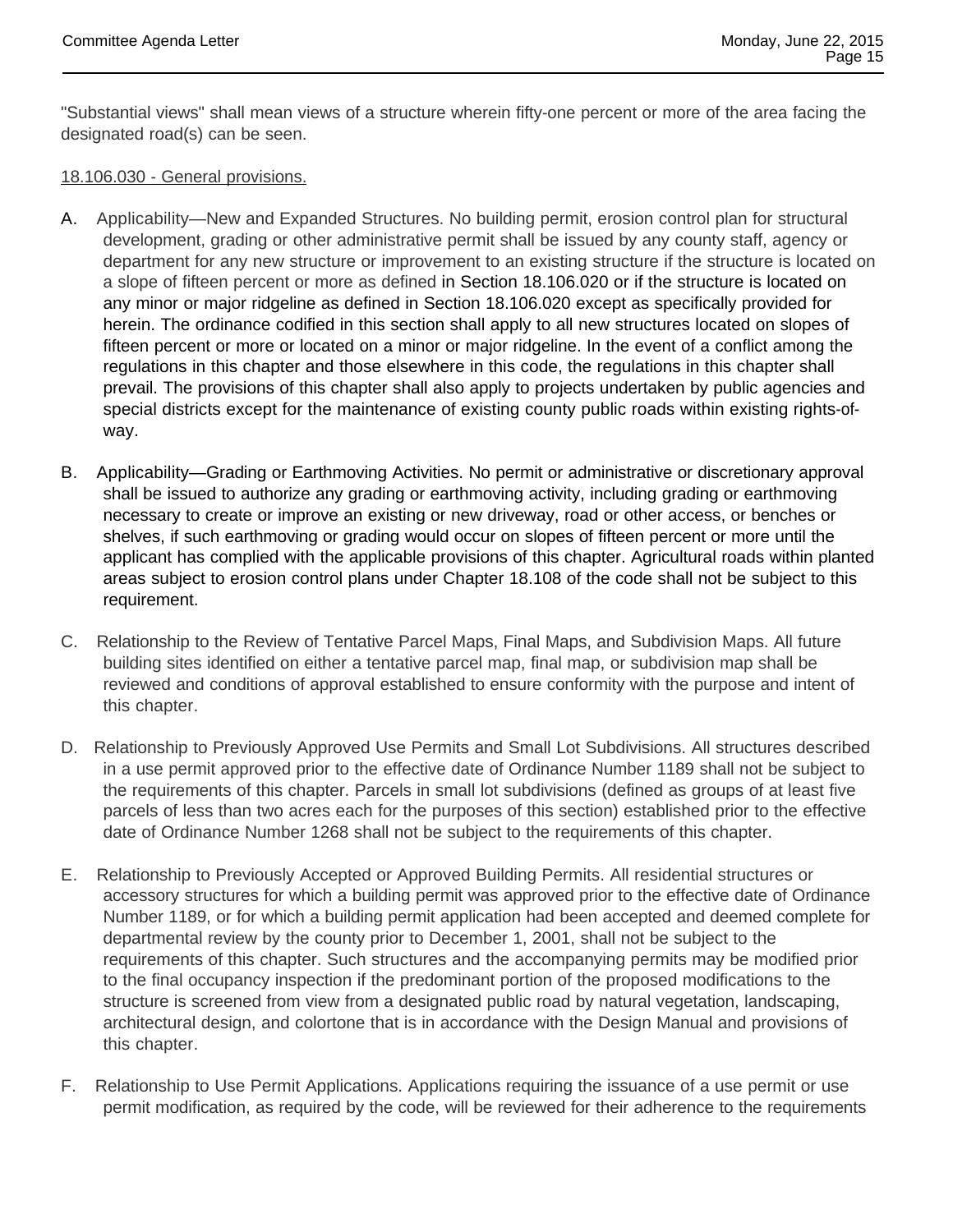of this chapter during the application process for the issuance of the use permit or use permit modification.

- G. Relationship to Conservation Regulations. The structures or activities referred to in Section 18.108.050, except subsections (A) and (B), shall be exempt from the requirements of this chapter and will be cleared for further processing.
- H. Determination of Adverse Effects on Ridgelines. The director shall determine whether the proposed location of a structure could adversely affect a minor or major ridgeline for the purpose of administering this chapter based upon elevation of the proposed structure, the height of its roof line and the location of the structure in relationship to surrounding topography.
- I. Application Form and Fee. Applications for new, expanded or remodeled structures subject to this chapter shall be submitted to the department on a form provided by the department accompanied by a fee determined by a resolution adopted by the board of supervisors.

#### 18.106.040 - Projects subject to administrative review.

- A. General Provisions. Permit applications which meet the criteria in subsection (A) or (E) of Section 18.106.030, and/or grading or earthmoving activities meeting the criteria in subsection (B) of Section 18.106.030, shall be submitted to the department for review by the director. If the application, either as submitted, or upon the inclusion of specified measures, meets the criteria specified in subsection (B) or (C) of this section, the director shall certify that the project complies with the applicable provisions of this chapter and the project will then be cleared for continuing processing pursuant to Title 15 of the code. The director may require the submittal of additional information including, but not limited to, a photo or computer simulation of the project and associated improvements, prior to determining that the project meets the criteria contained in this chapter.
- B. Visibility Determination. If the director determines that the project cannot be viewed from any designated public road, because of its relationship to surrounding topography or existing vegetation, then the project will be cleared for further processing pursuant to the code. If the determination was made based on existing vegetation coverage, then the property owner, prior to the issuance of a building permit, shall be required to execute and record in the county recorder's office a use restriction, in a form approved by county counsel, requiring the existing covering vegetation to be maintained, or replaced with equivalent vegetation, by the owner or the owner's successors, so as to prevent the project from being viewed from any designated public road.
- C. Administrative Criteria. A project shall be certified and cleared for further processing, if the director determines that a project meets all of the following conditions:
	- 1. The highest point of the proposed structure is located more than twenty-five vertical feet below a major or minor ridgeline;
	- 2. The project as designed and sited meets all of the following standards and substantially conforms to the Design Manual:
		- a. The maximum floor area, including all floors, of the main residence or agricultural structure is four thousand square feet or less and the maximum floor area, including all floors, for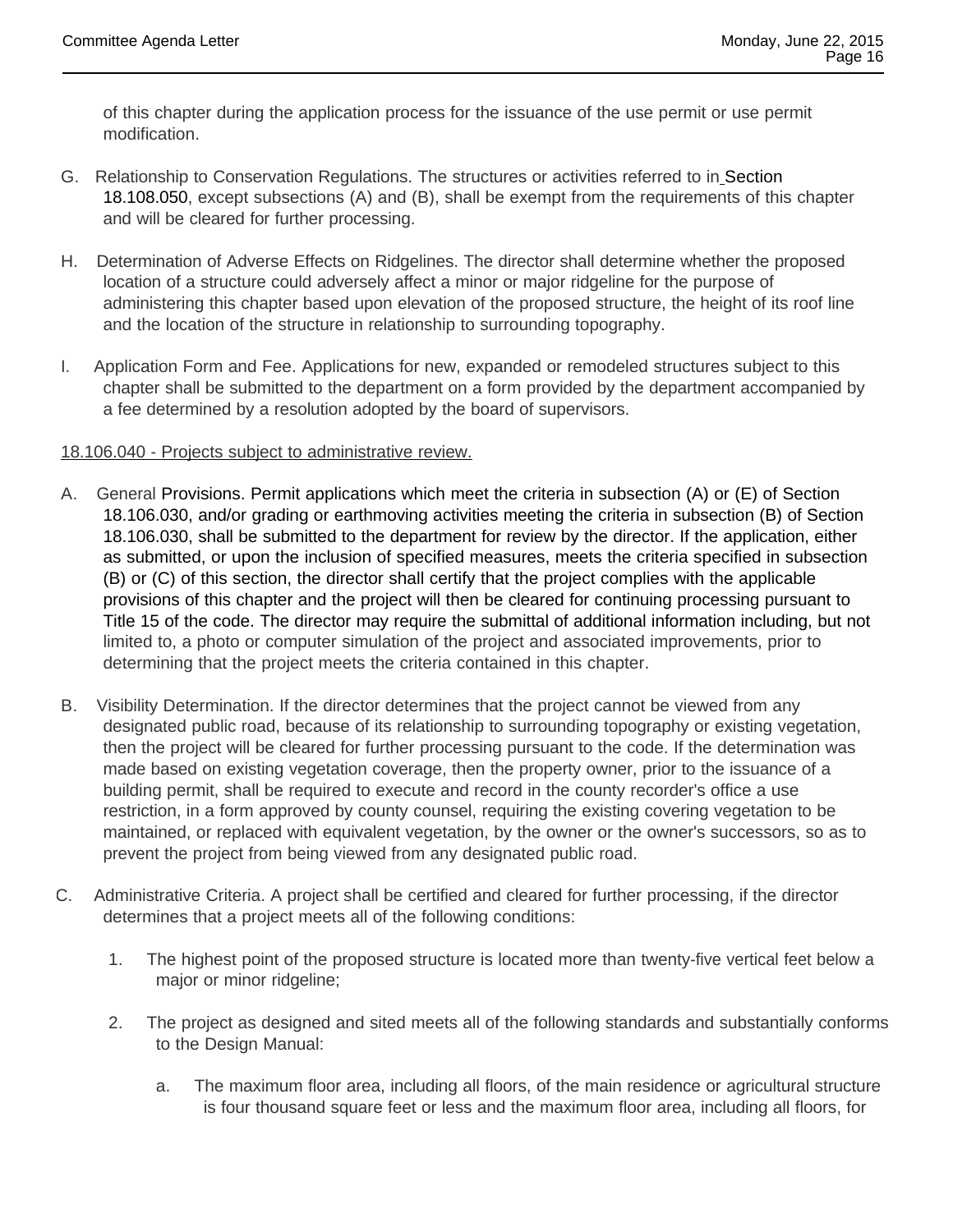accessory structures are a combined total of two thousand five hundred square feet or less,

- b. The height of the structure is twenty-four feet or less as measured from finished grade along fifty percent or more of the longest wall as viewed from any designated public road,
- c. The improvement(s), including any required earthmoving or grading associated with the structure shall minimize removal of existing vegetation with emphasis on preserving mature trees. If the improvements require the removal of any tree with a diameter of six inches or greater, a detailed landscaping plan shall be prepared showing the location and replacement of trees and vegetation in a manner which screens the improvements from substantial views from designated public roads and provides for defensible space in conformance with state law,
- d. A significant portion of natural on-site vegetation has been retained to naturally screen the project from views of designated public roads,
- e. Landscaping will be installed and designed to screen the project from substantial views from designated public roads,
- f. The project lighting, including site lighting, has been designed to minimize off-site visibility and glare,
- g. The exterior color treatment of the structure will blend with the color of surrounding vegetation and landforms,
- h. Exterior windows and trim are non-reflective, and
- i. Roof angles and composition are designed to conform to existing landforms and landscape;
- 3. If the structure is an addition to an existing residence or an agricultural structure, the total floor area, including all floors shall not exceed four thousand square feet. If the addition pertains to an accessory structure, the total floor area, including all floors, shall not exceed a combined total of two thousand five hundred square feet;
- 4. The project as sited and designed shall be in substantial compliance with the Design Manual to reduce its visual impact on the views of major and minor ridgelines as viewed from any designated public road and unique topographic or geologic features as viewed from any county road. The following landforms will be considered to be unique topographic or geologic features for the purposes of this subsection: Mt. St. Helena, Stag's Leap, Calistoga Palisades, Round Hill, Mt. George and Mt. St. John;
- 5. Involves the grading of less than one and one-half acres of land;
- 6. Future structures, including roads, driveways, wastewater disposal systems, and necessary earthmoving to construct project improvements shall be located to avoid environmentally sensitive areas as defined by Section 18.08.270 of the code;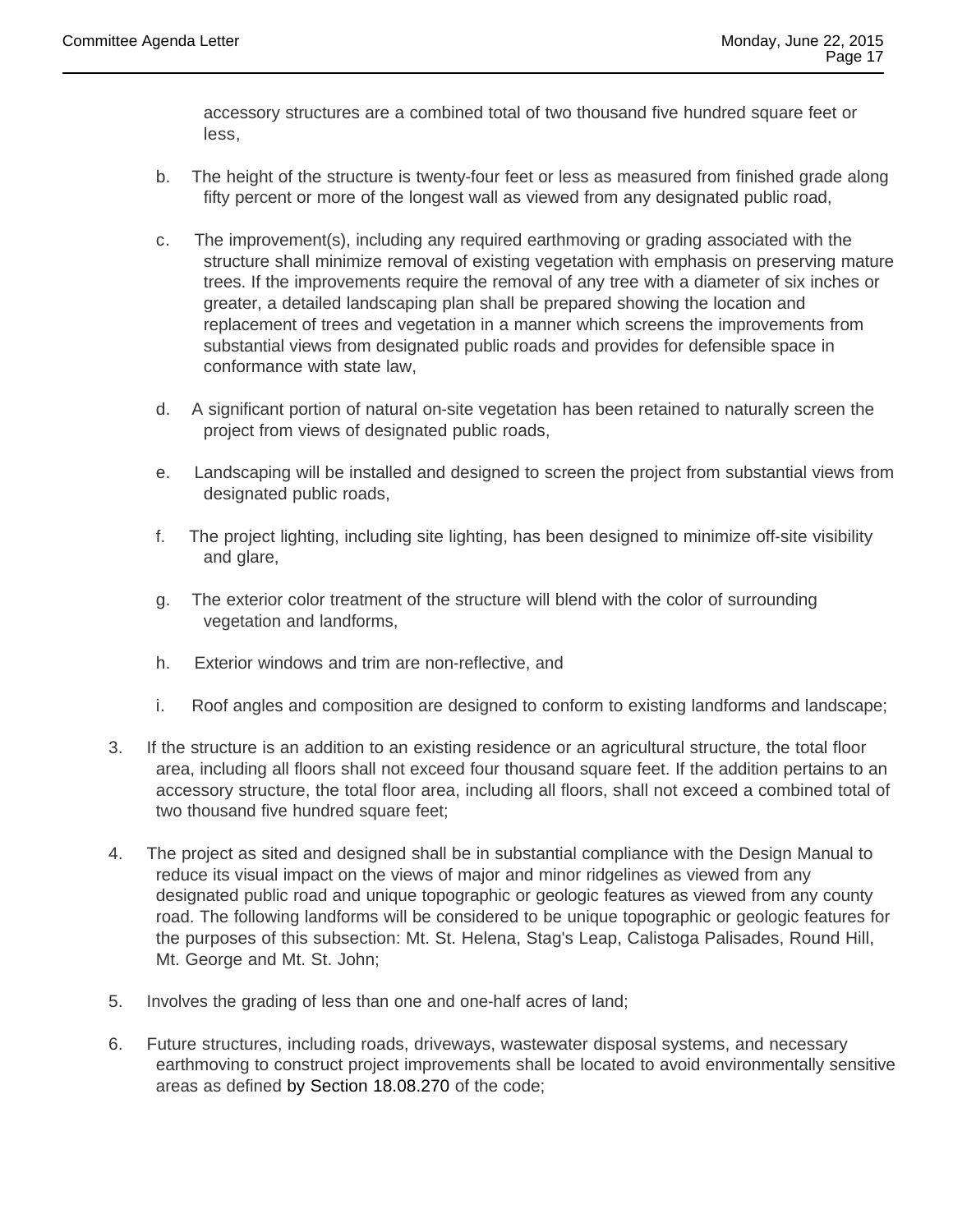- 7. A detailed landscape plan prepared by a qualified landscape professional shall be prepared which incorporates the criteria set forth in the Design Manual for review and approval by the director.
- D. Prior to the issuance of a building permit for any project authorized under this section, the property owner shall be required to execute and record in the county recorder's office a use restriction, in a form approved by county counsel, requiring building exteriors, and existing and proposed covering vegetation, as well as any equivalent level of replacement vegetation, to be maintained by the owner or the owner's successors so as to maintain conformance with either subsection (B) or (C) of this section.
- E. Projects that do not satisfy the criteria and standards contained in Section 18.106.040 shall be subject to review and approval under Section 18.106.050.

18.106.050 - Processing of projects subject to review and approval by the zoning administrator or the commission.

- A. If the director determines that a project does not meet the criteria in Section 18.106.040 the project shall not be cleared for further processing until the findings contained in subsection (B) of this section are made and a permit is issued by the zoning administrator, or upon referral, by the commission.
- B. The zoning administrator or commission shall make all of the following findings prior to approving a project:
	- 1. The project as designed or modified is consistent with Chapter 18.108 of the code;
	- 2. If the highest point of the proposed project is located more than twenty-five vertical feet below a major or minor ridgeline, that measures have been included in the project to reduce its visual impact on the major or minor ridgeline through use of existing natural vegetation, landscaping, topographical siting, architectural design, and colortone; or if the highest point of the proposed structure is within twenty-five vertical feet of a major or minor ridgeline, that the existing vegetation, proposed landscaping, topographical siting, architectural design, and colortone screen the predominant portion of the proposed structure;
	- 3. The proposed structure, access roads and other site improvements are sited and designed to minimize adverse effects on views from designated public roads;
	- 4. The proposed structure, access road and other site improvements, including earthmoving or grading, and benches or shelves minimize the removal of vegetation;
	- 5. The siting and design of site improvements and access roads minimize grading and alteration of natural landforms and topography;
	- 6. A landscape and/or vegetation retention plan in conformance with the Design Manual has been submitted and approved for the site that would provide maximum screening from designated public roads through preservation of existing vegetation and the planting of new vegetation and provide for defensible space in conformance with state law;
	- 7. The proposed structure and associated improvements substantially conform with the Design Manual in order to reduce their visual impact on the views of major and minor ridgelines as viewed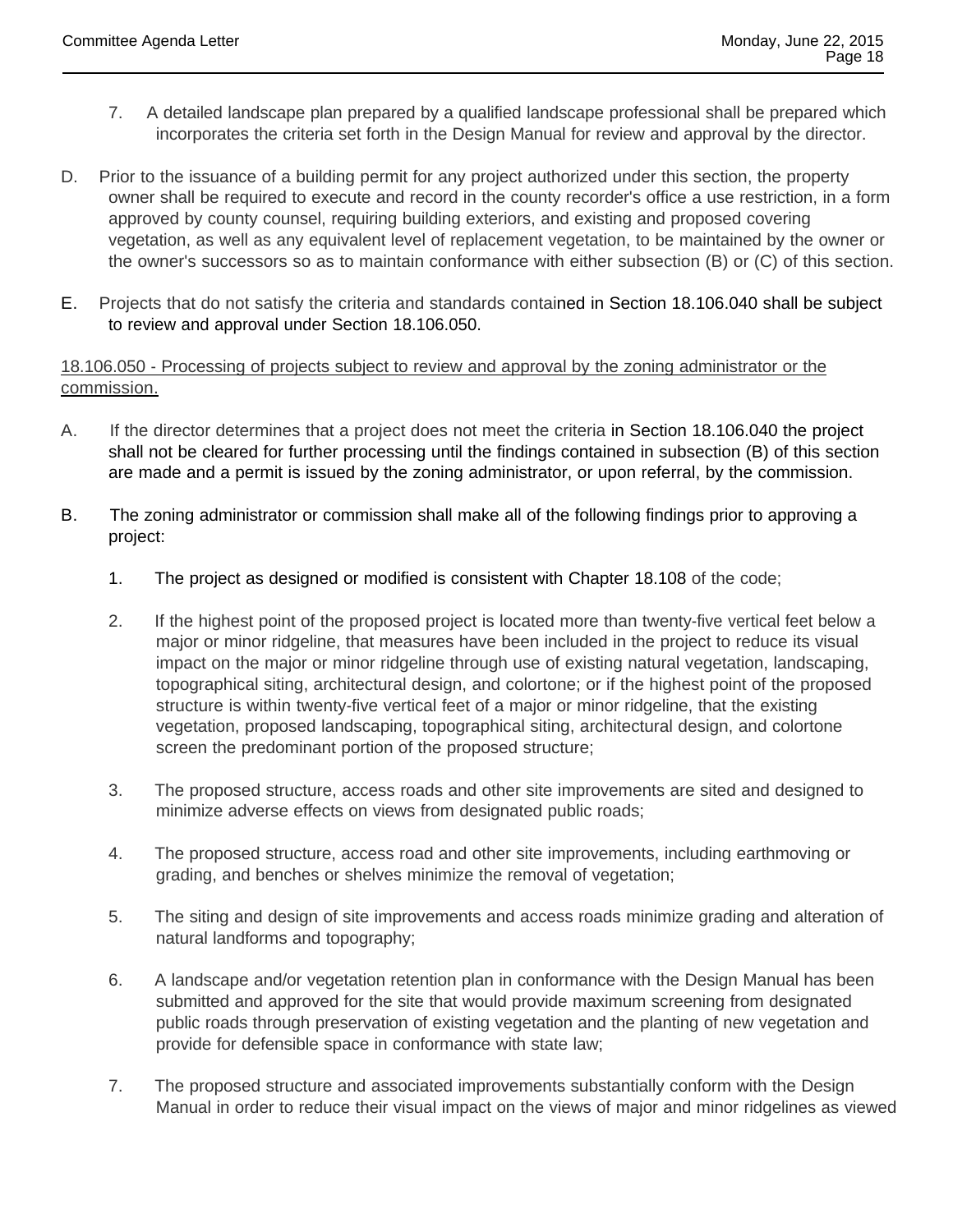from any designated public road and unique topographic or geologic features as viewed from any county road. The following landforms will be considered to be unique topographic or geologic features for the purposes of this subsection: Mt. St. Helena, Stag's Leap, Calistoga Palisades, Round Hill, Mt. George and Mt. St. John;

- C. Prior to the issuance of a building permit for any project authorized under this section, the property owner shall be required to execute and record in the county recorder's office a use restriction, in a form approved by county counsel, requiring building exteriors, and existing and proposed covering vegetation, as well as any equivalent level of replacement vegetation, to be maintained by the owner or the owner's successor so as to maintain conformance with subsection (B) of this section;
- D. If one or more of the findings in subsection (B) of this section cannot be made, the application shall be forwarded to the commission for a possible exception pursuant to Section 18.106.070.

#### 18.106.060 - Required public and private notification.

- A. Within seven days of the issuance of a tentative decision that the project is subject to administrative approval under Section 18.106.040, the director shall give notice of his tentative decision, including the date on which the tentative decision will become final, which date shall be ten calendar days following the date notice of the tentative decision is mailed.
	- 1. The notice shall be provided to the city or town closest to where the project is proposed to be built and to all public or private property owners located within one thousand feet of the outer perimeter of the property on which the project would be constructed as shown on the latest equalized assessment roll.
	- 2. The tentative decision shall be final once the period identified in the notice has expired unless an appeal has been filed by the applicant or any interested person pursuant to Chapter 2.88 of this code, in which case the tentative decision shall become final only if and when the appeal is withdrawn, dismissed or denied. If the appeal is granted, in whole or in part, the decision of the board on appeal shall become final in the manner and within the time set forth in Chapter 2.88.
- B. At least ten days prior to a decision by the zoning administrator or the commission under Section 18.106.050 or 18.106.070, notice of a public hearing shall be provided to the city or town closest to where the project is proposed to be built and to all property owners located within one thousand feet of the outer perimeter of the property on which the project would be constructed as shown on the latest equalized assessment roll.

# 18.106.070 - Exceptions.

.

Upon application by the property owner of a site, an exception to the requirement contained in subsection (B) of Section 18.106.050 may be granted by the commission. Such exception may be granted if, after conducting a public hearing and reviewing available building sites on the subject property, the commission makes all of the following findings:

A. Compliance with the provisions of subsection (B) of Section 18.106.050 would result in greater visual impact than would the proposed construction on the proposed building site;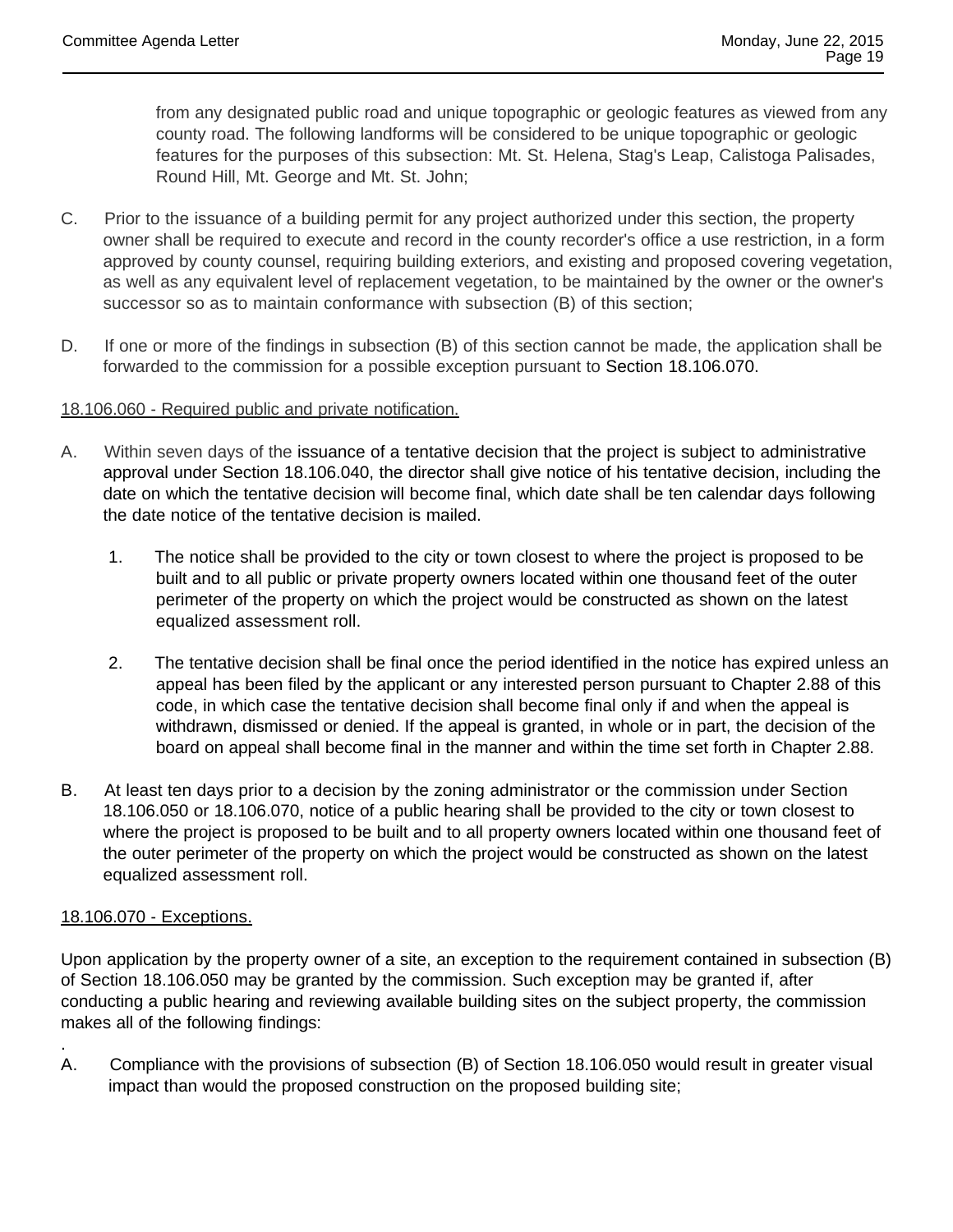- B. Compliance with the provisions of subsection (B) of Section 18.106.050 would result in greater impact on existing landforms and landscape than would the proposed construction on the proposed building site;
- C. Measures have been included in the project to reduce its visual impacts as seen from any designated public roads. Such measures include but are not limited to:
	- 1. Installation of landscaping designed to screen the project from view of designated public roads;
	- 2. Low level lighting on buildings and site which minimize off-site visibility and glare;
	- 3. Nonreflective exterior windows and window frames;
	- 4. Use of earth tone colors on building exteriors;
	- 5. Roof angles and composition designed to conform with the existing land forms and landscape; and
	- 6. Building height has been designed to minimize the silhouetting against the sky when viewed from any designated public road or open space owned or managed by a public agency or land trust.
- D. Prior to the issuance of a building permit for any project authorized under this section, the property owner shall be required to execute and record in the county recorder's office a use restriction, in a form approved by county counsel, requiring building exteriors, and existing and proposed covering vegetation, as well as any equivalent level of replacement vegetation, to be maintained by the owner or the owner's successors so as to maintain conformance with subsection (C) of this section.
- E. The project as designed or modified is consistent with the requirements of Chapter 18.108 of the code.

#### 18.106.080 - Variances not prohibited.

Nothing in this chapter shall be construed as prohibiting any person from filing an application for a variance or as prohibiting the board of supervisors or commission from approving a variance pursuant to Chapter 18.128 of the code.

#### 18.106.090 - Denials and potential takings.

No action shall be taken or a decision made pursuant to this chapter that denies the property owner economically viable use of the land (or the current legal standard in effect for a "takings" claim) under the Fifth Amendment of the U.S. Constitution at the time the applicant seeks project approval.

#### **SUPPORTING DOCUMENTS**

- A . Draft 6-08-15 APAC Minutes
- B . Proposal O Rudy Von Strasser